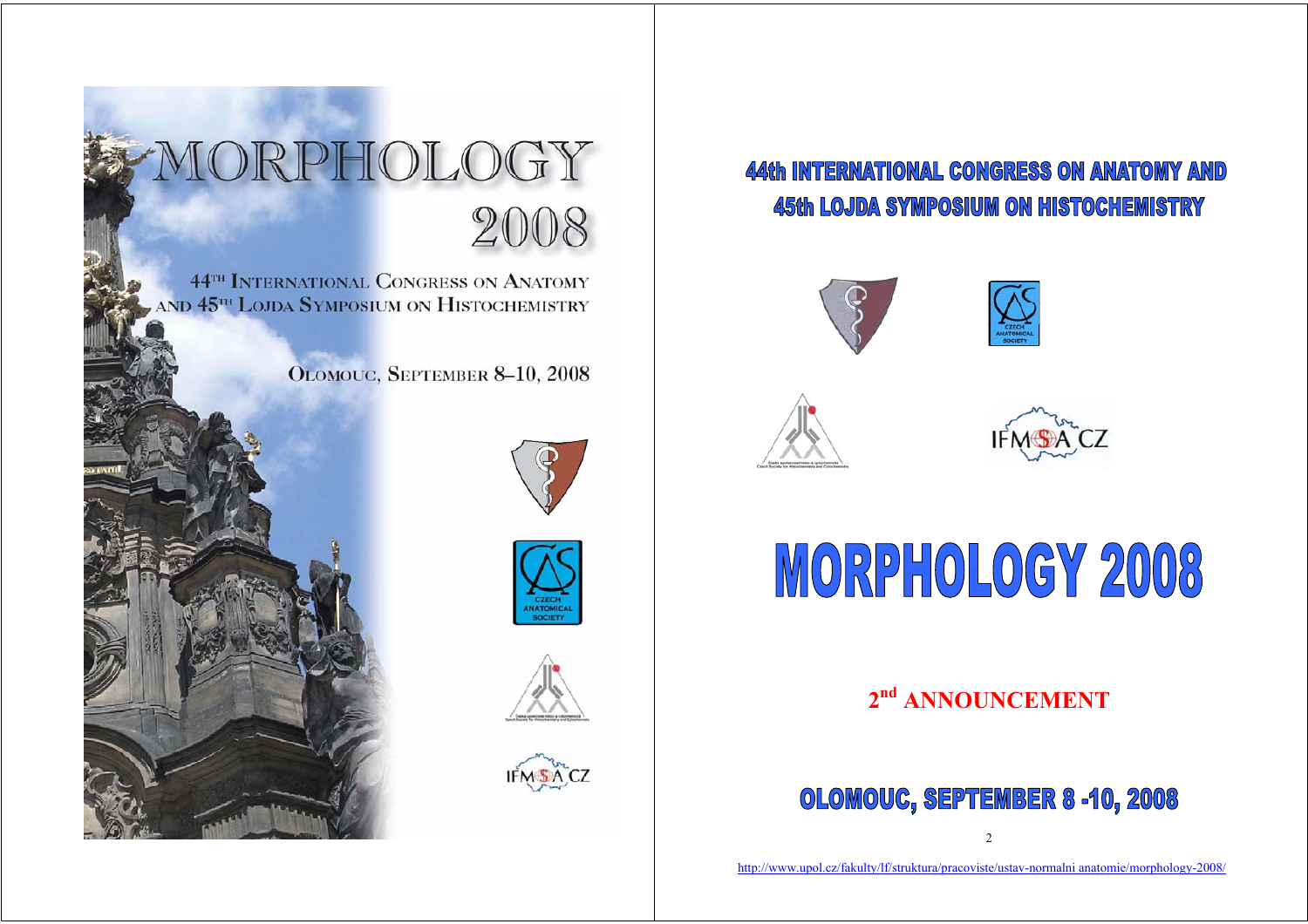#### Organizers

**Czech Anatomical Society** 

**Czech Society for Histochemistry and Cytochemistry Department of Anatomy Faculty of Medicine and Dentistry Palacký University Olomouc Department of Histology and Embryology Faculty of Medicine and Dentistry Palacký University Olomouc** 

 **International Federation of Medical Students Association** 

# **MORPHOLOGY 2008**

**44th International Congress on Anatomy 45th Lojda Symposium on Histochemistry** 

## Under the Auspices of

**Prof. RNDr. Lubomír DVOŘÁK, CSc.**  Rector of Palacký University Olomouc

> **Martin NOVOTNÝ**  Mayor of the City of Olomouc

**prof. MUDr. Zdeněk KOLÁŘ, CSc.**  Dean of Faculty of Medicine and Dentistry Palacký University Olomouc

**prof. MUDr. Miloš GRIM, DrSc.**  Chairman of Czech Anatomical Society

**Prof. RNDr. Petr DUBOVÝ, CSc.**  Chairman of Czech Society for Histochemistry and Cytochemistry

> **Prof. MUDr. Eva MECHIROVÁ, Ph.D.**  Chairman of Slovak Anatomical Society

**Dr. Narcis TRIBULOVA, Ph.D., DSc.**  Chairman of Slovak Histo- and Cytochemistry Society

#### **September 8-10, 2008, Olomouc, Czech Republic**

# Seieninie Committee

**doc. MUDr. Stanislav LAICHMAN, CSc.** Head of Department of Anatomy, Faculty of Medicine and Dentistry, Palacký University Olomouc **prof. MUDr. Vladimír HOLIBKA, DrSc.**  Department of Anatomy, Faculty of Medicine and Dentistry, Palacký University Olomouc **prof. MUDr. Václav LICHNOVSKÝ, Dr.Sc.**  Department of Histology and Embyrology, Faculty of Medicine and Dentistry, Palacký University Olomouc **doc. MUDr. Alena ŠANTAVÁ, CSc.**  Department of Medical Genetics and Fetal Medicine, University Hospital Olomouc **doc. MUDr. Alžb<sup>ě</sup>ta HOLIBKOVÁ, CSc.**  Department of Anatomy, Faculty of Medicine and Dentistry, Palacký University Olomouc **prof. RNDr. Jarmila RIEGEROVÁ, CSc.**  Head of Department of Anthropology and Physiology, Faculty of Physical Culture, Palacký University Olomouc

# Organizing Committee

**Mgr. Radka MOLÍKOVÁ, Ph. D.**, RNDr. Marcela BEZDIČKOVÁ, Ph. D. MUDr. Kate<sup>ř</sup>ina KIKALOVÁ, Ph.D., MUDr. Milada BEZDĚKOVÁ, Ph. D., MUDr. Libor MACHÁLEK, MUDr. Ji<sup>ř</sup>í CHARAMZA, MUDr. Jana JABŮRKOVÁ, Ph. D. MUDr. Eva VÝBORNÁ, CSc., Mgr. Pavla LUŽNÁ

# Editor and publication

**RNDr. Marcela BEZDIČKOVÁ, Ph. D.**, Mgr. Radka MOLÍKOVÁ, Ph. D. doc. MUDr. Stanislav LAICHMAN, CSc., RNDr. Miroslav KUTAL, CSc.

## Wemue

Theoretical Institute, Faculty of Medicine and Dentistry, Palacký University Olomouc, Hněvotínská 3, Olomouc

## Topics

Cellular Morphology, Cyto and Histochemistry, Neuroanatomy, Clinical Anatomy, Anthropology, Molecular Morphology, Education Programmes in Morphology, Varia

**September 8-10, 2008, Olomouc, Czech Republic** 

4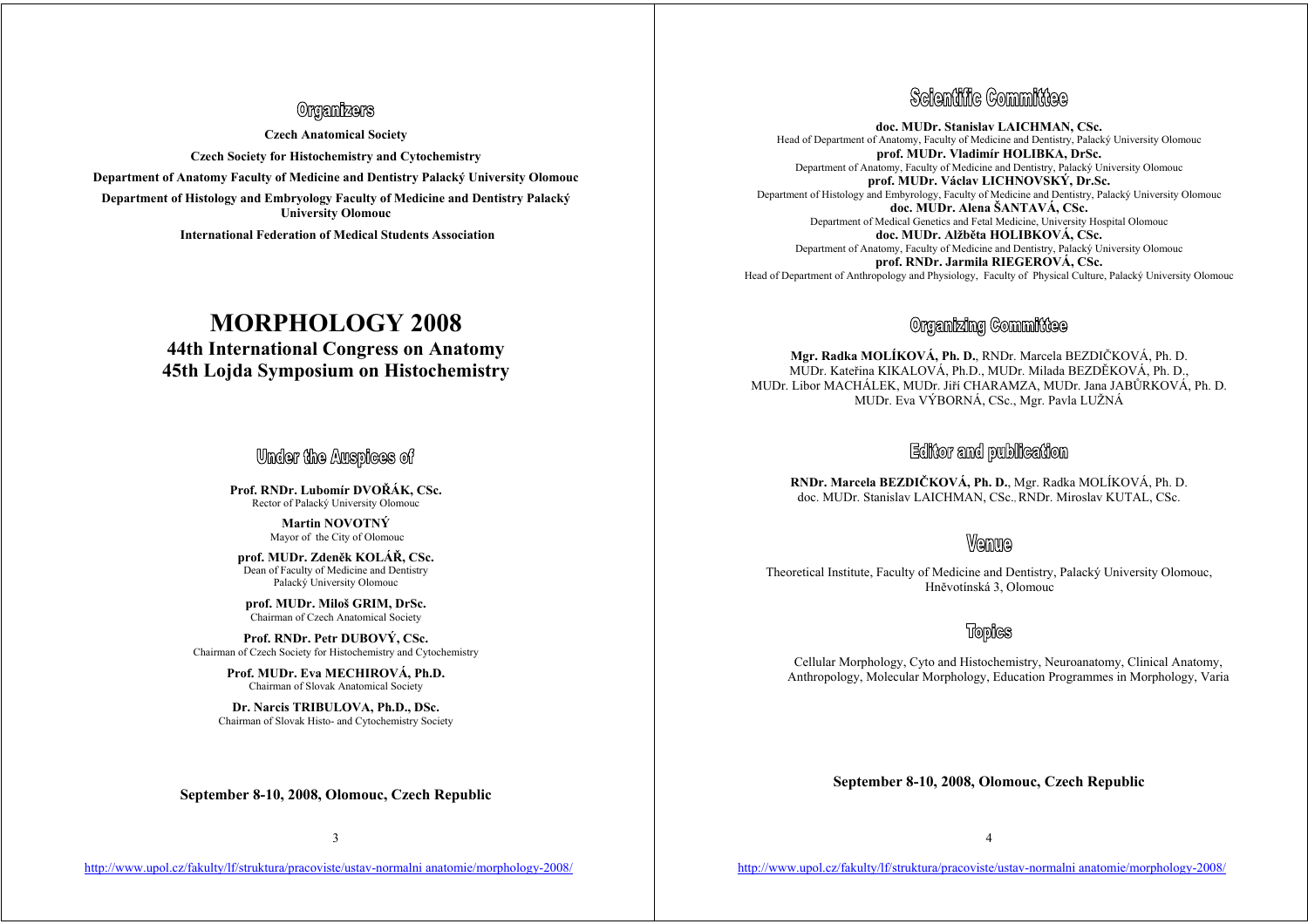# General Information

#### **Registration and Information Desk**

Entrance hall (the main lobby) of the Theoretical Institute, Faculty of Medicine and Dentistry, Palacký University Olomouc, Hněvotínská 3, Olomouc

*Office hours*: Monday, September 8, 2008 7:30 – 17:00<br>Tuesday, September 9, 2008 8:00 – 17:00 Tuesday, September 9, 2008 8:00 - 17:00<br>Wednesday, September 10, 2008 8:00 - 12:00 Wednesday, September 10, 2008 *Phone No:* +420 724 742 772, +420 777 562 046

**Official language:** Czech, Slovak English

**Congress secretariat:** Ústav normální anatomie LF UP v Olomouci Hněvotínská 3, 775 15 Olomouc tel.: +420 585 632 202, +420 585 632 228  **e-mail: morphology2008@centrum.cz**

#### **Oral Presentation**

• Plenary lectures - 20 min

Lectures - 10 min + 5 min discussion

Available devices: LCD projector, PC with Office XP software (CD-ROM, USB port); single slide projection (5 x 5 cm) and overhead projector (request is necessary); Lecturers are kindly asked to hand in their presentations directly to the attendant at the

lecture hall before each session starts. Free internet access and PC access are in the e-point in the lobby of Theoretical Institute

during the congress  $(8:00 - 17:00)$ .

#### **Poster Presentation**

- The size of poster panel is 120 cm (height)  $\times$  90 cm (width)
- $\blacksquare$ Poster sections according to the programme will be exposed in lobby corridor
- п Pushpins will be available
- Authors are asked to be present at posters during their poster session

**Exhibitors Sponsors Sponsors**<br>Baria s.r.o.: Merci s.r.o.: Zena-R s.r.o.: Nikon s.r.o.: Statutární město Olomouc Baria s.r.o.; Merci s.r.o.; Zena-R s.r.o.; Nikon s.r.o.; Olympus C&S s.r.o.; Exbio Olomouc s.r.o.; IVAX Pharmaceuticals s.r.o. Mikro s.r.o.; Carl Zeiss s.r.o.; Nova s.r.o.; Carl Zeiss s.r.o.; Bamed s.r.o.; Bamed s.r.o. Mega books CZ s.r.o.; Sigma- Aldrich s.r.o. <br>
Dům Zdraví Havířov. Scintia s.r.o. <br>
B. Braun Medical s.r.o. Litove Bode. The Bode.

B. Braun Medical s.r.o., Litovel s.r.o.

#### **Refreshment – coffee breaks**

Refreshments will be served in the main lobby of the Theoretical Institute, free of charge. **Lunch availability** 

A list of restaurants in walking distance from the Theoretical Institute will be available at the Registration and Information desk in the main lobby.

5

#### **SOCIAL PROGRAMME**

#### **Organ Concert**

Offered concert takes place in the **"Saint Moritz Church"** (Chrám Svatého Mořice) as the part of the International Organ Festival Olomouc which has been held in Olomouc since 1969. The concert is placed next to the "Prior" Department Store (tram station *Prior/Koruna* nbr. 2, 4, 6) in the city centre (see the map enclosed). Monday, September 8, 19:00. (Price: 50,- CZK)

#### **Welcome Reception**

It will take place after the Organ concert in **Archa Restaurant** (Darwinova Olomouc-Svatý Kopeček), Monday, September 8, from 21:00 till 23:30. The entrance is free of charge, including the Aikido exhibition. Transport busses will be provided at 20:15 and 20:45 (immediately after the concert, next to the Saint Moritz Church and Prior Department.Store)

#### **The Holly Hill Trip (Svatý Kopeček)**

Transport buses will be provided in front of the Theoretical Institute at 17:00. Tuesday, September 9, from 17:00 till 18:30**.** "Small Suprise" will be included.

#### **Social Evening**

Official dinner will take place in **Arigone Restaurant**, Univerzitní 20, Olomouc. Tuesday, September 9, from 20:00 – 23:00. (Price: 450,- CZK)

#### **TRANSPORTATION**

(see the map enclosed, tram schedule see on: http://www.mhdspoje.cz/mesta/Olomouc/index.htm)

**Theoretical Institute,** Faculty of Medicine and Dentistry, Hněvotínská 3, Olomouc By tram No. 1, 4, 6, tram station *Vvýstaviště Flora*, + 15 min walk By bus No. 21, 41 (bus station *Teoretické ústavy),* bus No. 19 (bus station *Dvořákova)*

## **Saint Moritz Church,** 8.května, Olomouc

Next to "Prior" Department Store By tram No. 2, 4, 6; tram station *Prior/Koruna*. http://www.volny.cz/christ/

**"Arigone" Restaurant**, Univerzitní 20, 771 00 Olomouc By tram No. 2, 4, 6; tram stations *Prior/Koruna*; or *Náměstí republiky*, + 5 min walk

#### **Main Railway station Olomouc**

From railway station to the Theoretical Institute: By tram No. 1, 4, 6, tram station *Vvýstaviště Flora*, + 15 min walk By bus No. 21, 41 (bus station *Teoretické ústavy),* bus No. 19 (bus station *Dvořákova),*

#### **Main Bus station Olomouc**

From bus station to the Theoretical Institute: By tram No.4, tram station *Vvýstaviště Flora* By bus No. 19, bus station *Dvořákova,* + 3 min walk

#### **Cars**

Car park is available next to the Theoretical Institute, outside the University Hospital, free of charge.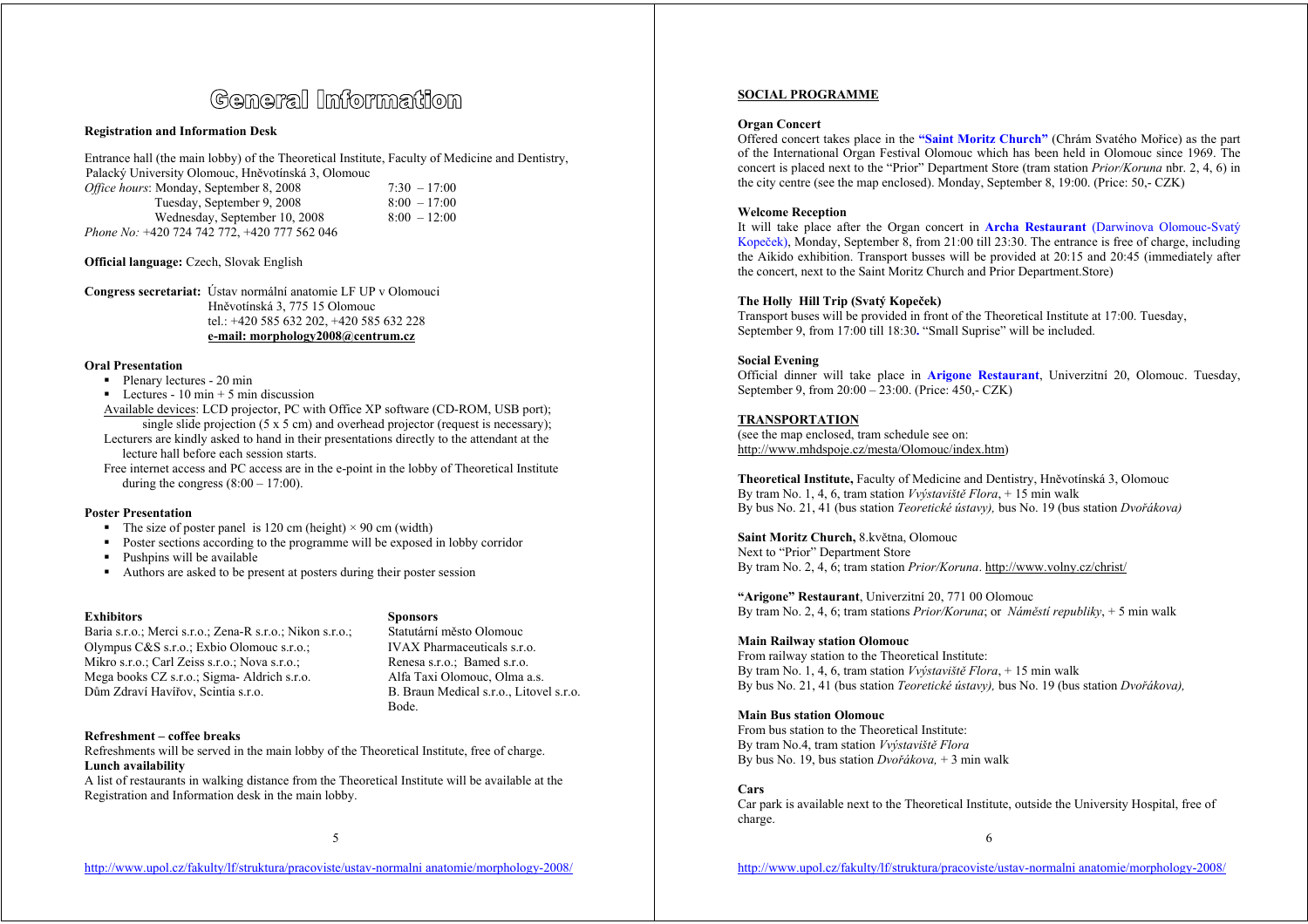## Programme

#### **MONDAY, September 8, 2008**

- *7:30 8:55 Registration*   $9$ *D*<sub>pening</sub> Ceremony
	- **GREAT LECTURE HALL**

**9:40 – 10:45 Plenary Lectures Chairs: Grim M, Dubový P. 9:40 – 10:00** 

**SONIC HEDGEHOG IS REQUIRED FOR ASSEMBLY AND REMODELING OF BLOOD VESSELS IN BRANCHIAL ARCHES REGION** 

Kolesova H, Roelink H, Grim M *The Price Winner of Czech Anatomical Society and Olympus.* 

**10:00 – 10:20** 

**HUMAN BLADDER EPITHELIALL CELLS HAVE AN ENHANCED RESPONSE TO INFLAMMATORY MEDIATORS TROUGH A TRPV1 (VANILLOID RECEPTOR) - DEPENDENT MECHANISM.**  Avelino A

#### **10:20 – 10:40**

**UNRAVELLING THE MICROENVIRONMENTAL REGULATION OF PHENOTYPE-MEDIATED BY TUMOR STROMA. LESSONS FROM BASAL AND SQUAMOUS CELL CARCINOMA** *The Price Winner of Czech Society for Histochemistry and Cytochemistry.*  Lacina L, Dvořánková B, Szabo P, Chovanec M, Kolář M, Strnad H, Smetana Jr. K

*10:45 – 11:00 Coffee Break* 

#### **GREAT LECTURE HALL**

**11:00 – 12:00 Cellular Morphology I. Chairs: Míšek I, Molíková R.** 

**11:00 – 11:15 TOOTH DEVELOPMENT IN INCISOR REGION OF SHEEP**  Misek I

**11:15 – 11:30 AUTOPHAGY AND CANCER**  Überall I

**11:30 – 11:45 IMPACT OF HEMODYNAMIC LOADING ON CONDUCTION SYSTEM DEVELOPMENT**  Šebestová B, Sedmera D

7

**11:45 – 12:00 PERIODONTAL LIGAMENT STEM CELLS** 

Visek B, Soukup T, Suchanek J, Jiranek M, Ivancakova R, Mokry J

*12:00 – 13:30 Lunch* 

*13:30 – 13:40 Coffee Break* 

#### **GREAT LECTURE HALL**

**13:40 – 15:15 Clinical Anatomy I. Chairs: Holibka V, Rybarova S.** 

**13:40 – 13:55 STRUCTURES OF THE MAXILLA RELATED TO PERIODONTAL CHANGES IN DOGS**  Paral V, Kyllar M

**13:55 – 14:10 PRECAVAL, INTERAORTOCAVAL AND PARAAORTAL LYMPH NODES BLOOD SUPPLY**  Kachlik D, Laco J, Turyna R, Baca V

**14:10 – 14:35 VARIATION OF COURSE OF THE MAXILLARY ARTERY IN THE INFRATEMPORAL FOSSA**  Lovasova K, Redaj L, Rozpravkova M, Ohlasova J, Mraz M, Kluchova D

**14:35 – 14:50 THE VARIABLE POSITION OF THE VERMIFORM APPENDIX: RELATION TO THE MISSED APPENDICITIS**  Kubikova E, Cingeľ V, Mizerakova P, El Falougy H, Benuska J

**14:50 – 15:00 WORKING TEAM FOCUSED ON THE DIAGNOSTICS OF HUNTINGTON'S DISEASE**  Molikova R, Bezdickova M, Santava A, David O, Kamaradova D, Pavlu P

#### **15:00 – 15:15**

**EQUAL DAILY DOSE ACHIEVED BY HIGHER POWER DENSITY IN LLLT AT 635 NM EFFECTIVELY STIMULATES THE HEALING OF INCISIONAL SKIN WOUNDS IN NON-TREATED RATS BUT IS USELESS AFTER CORTICOSTEROID-TREATMENT** 

Gal P, Mokry M, Depta F, Antol M, Kilik R, Longauer F, Sabo J

*15:15 – 15:30 Coffee Break* 

8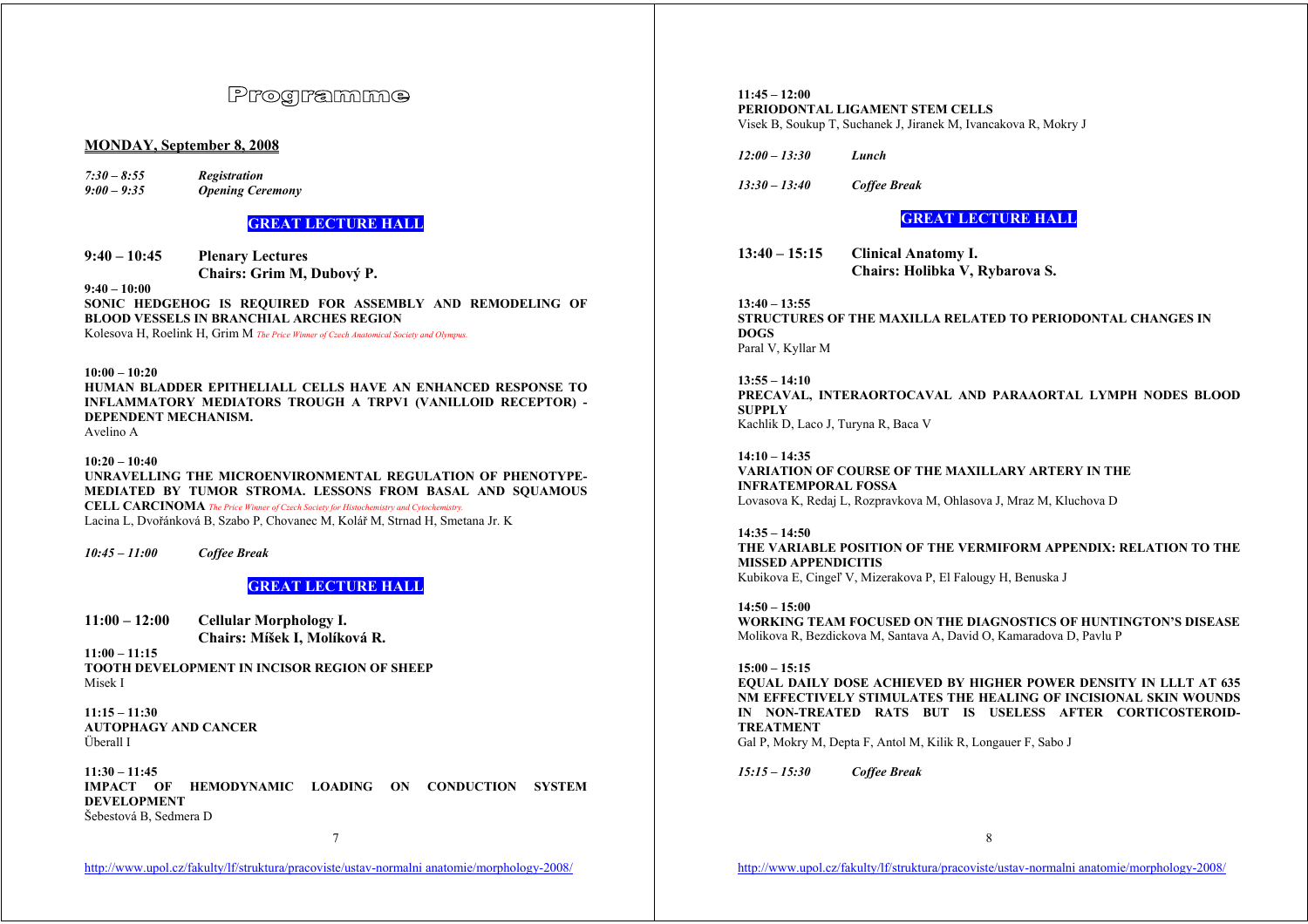#### **GREAT LECTURE HALL**

**15:30 – 16:45 Varia I. Chairs: Lichnovský V, Mentel J** 

**15:30 – 15:45 PLEOMORPHIC ADENOMA - FIRST RESULTS WITH CELL LINE**  Molikova R, Bezdickova M, David O, Starek I

**15:45 – 16:00 HISTORY OF THE DEPARTMENT OF HISTOLOGY AND EMBRYOLOGY, AND THE LABORATORY OF MICROSCOPIC METHODS OF THE MEDICAL FACULTY OF PALACKÝ UNIVERSITY IN OLOMOUC**  Lichnovsky V, Novotny R

**16:00 – 16:15 THE ROLE OF EDUCATION IN TREATMENT OF VIRAL HEPATITIS**  Aiglova K, Drexlerova B, Stejskalova P

#### **16:15 – 16:30**

**DEGENERATIVE CHANGES IN HUMERORADIAL AND RADIOCARPAL JOINTS**   $K$ ott O

**16:30 – 16:45 QUANTIFICATION OF VASA VASORUM WITHIN THE WALL OF GREAT SAPHENOUS VEIN**  Kural T, Tonar Z, Janacek J

- *16:45 17:00 Coffee Break*
- *17:00 18:00 Plenary meeting ČAS, SAS*
- *19:00 20:30 Organ´s Concert*

*20:30 – 22:30 Welcome Party ( Konvikt UP) Aikido Exhibition* 

#### **TUESDAY, September 9, 2008**

#### **GREAT LECTURE HALL**

**08:00 – 09:10 Plenary Lectures Chairs: Tribulová N, Schmidtová K** 

**08:00 – 08:20** 

**CELLULAR AND MOLECULAR CHANGES IN THE DORSAL ROOT GANGLIA ASSOCIATED AND NON-ASSOCIATED WITH INJURED PERIPHERAL NERVE**  Dubovy P

**08:20 – 08:40 ORGANIZATION OF THE NEOCORTICAL INHIBITORY SYSTEM**  Druga R

**08:40 – 09:00 GRANULOSA CELLS – CULTIVATION AND CHARACTERIZATION**  Bruckova L, Soukup T, Visek B, Moosova M, Moos J, Mokry J, Bilkova Z SIGMA –ALDRICH RESERVATION

*09:00 – 09:15 Coffee Break* 

#### **GREAT LECTURE HALL**

**09:15 – 10:30 Cellular Morphology II. Chairs: Smetana K ml., Čech S.** 

**09:15 – 09:30** 

**TUMOR STROMA AS NICHE FOR CANCER STEM CELLS**  Smetana K Jr., Dvorankova B, Lacina L, Strnad H, Kolar M, Plzak J, Chovanec M, Cada Z

**09:30 – 09:45** 

**HUMAN HAIR FOLLICLE AND INTERFOLLICULAR KERATINOCYTE REACTIVITY TO MOUSE HPV 16- E6/7 TRANSFECTED CELLS – IN VITRO STUDY**  Dvorankova B, V Vonka, K Smetana Jr.

**09:45 – 10:00 VASCULAR LUMEN FORMATION VIA BASAL CELL SURFACES**  Kucera T, Strilic B, Regener K, Schubert M, Laudet V, Lammert E

**10:00 – 10:15 ABOUT SOME QUESTIONS IN MICROCIRCULATION OF THE SPLEEN.**  Galfiova P, Varga I, Pospisilova V, El-Hassoun O, Kopani M, Jakubovsky J, Polak S

**10:15 – 10:30 PROLIFERATION STRUCTURE OF PANCREATIC CELL POPULATIONS DURING DEVELOPMENT**  Horaková L, Hubicková L, Manáková E

10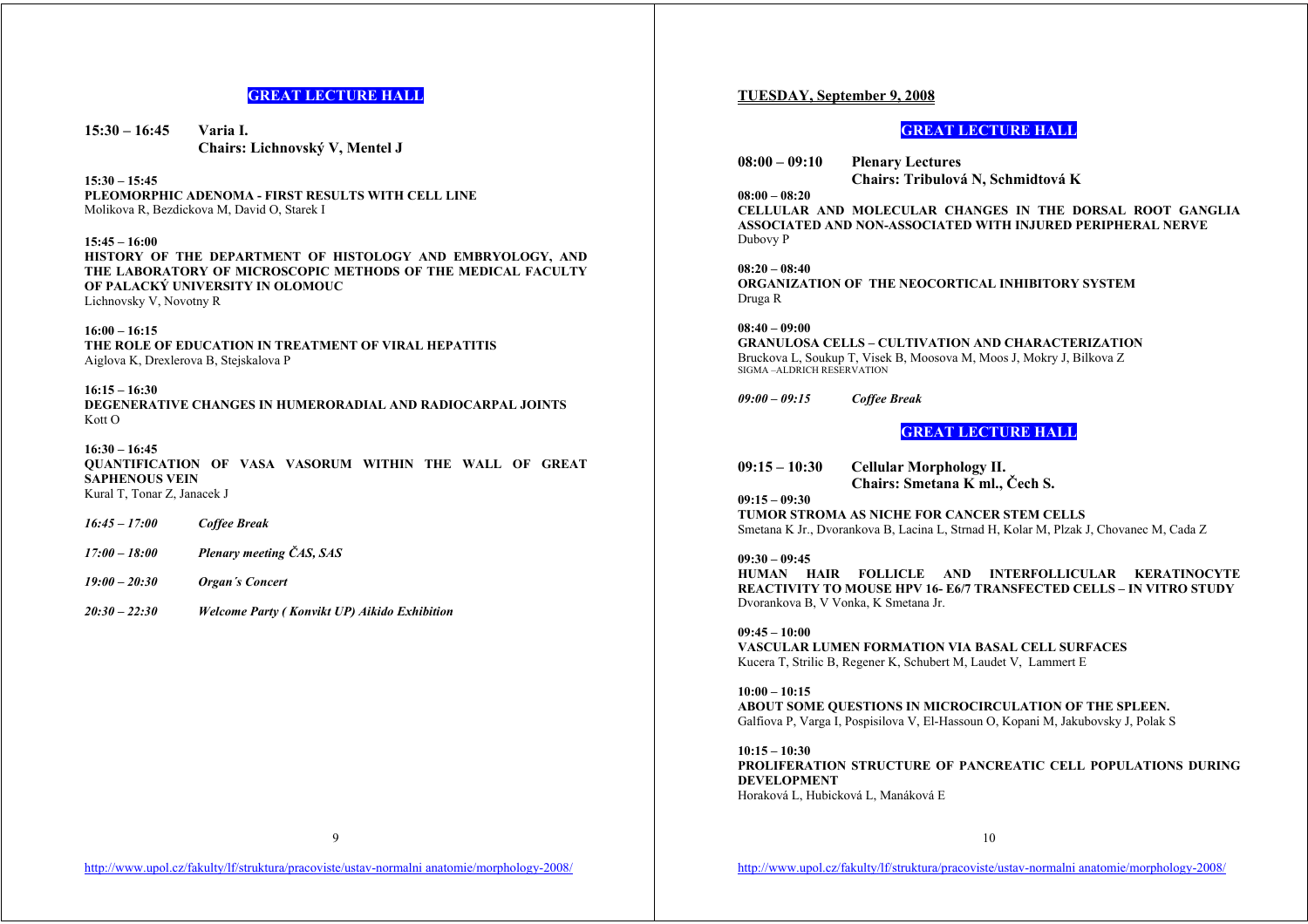- *10:30 –11:00 Coffee Break*
- **11:00 12:00 Cellular Morphology III. Chairs: Pomfy M, Polák S.**

**11:00 – 11:15** 

#### **ULTRASTRUCTURAL MORPHOLOGY OF IN VITRO EXPANDED HUMAN FIBROBLASTS**

Polak S, Varga I, Bevizova K, Kopani M, Böhmer D, Danišovic L

#### **11:15 – 11:30**

**HEAVY METALS AND THEIR DISTRIBUTION IN CHOOSEN ORGANS OF FOETUS OF LABORATORY MICE**  Krejcirova L, Lauschova I

#### **11:30 – 11:45**

**COMPARISON OF JEJUNAL TRANSPLANTS FROM THE LIVING BEATING DONORS AFTER INTESTINAL HETEROTOPIC ALLOTRANSPLANTATION IN RAT**  Pomfy M, Toth S, Jonecova Z, Vesela J, Pristasova Z, Varga J, Stasko P, Bujdos M

#### **11:45 – 12:00**

**HISTOPATHOLOGICAL CHANGES OF JEJUNAL GRAFT AFTER EXPERIMENTAL SMALL BOWEL TRANSPLANTATION IN RATS** 

Toth S, Pomfy M, Pristasova Z, Varga J, Stasko P, Bujdos M, Jonecova Z, Vesela J

- *12:00 13:30 Lunch*
- *13:30 13:40 Coffee Break*

#### **GREAT LECTURE HALL**

**13:30 – 14:15 Cellular Morphology IV. Chairs: Kamarád V, Sedláčková M** 

**13:30 – 13:45 COMPENSATORY GROWTH OF THE REMNANT EMBRYONIC KIDNEY IN THE EARLY CHICK EMBRYOS WITH UNILATERAL RENAL AGENESIS**  Zemanova Z, Jirsova Z, Hubickova Heringova L, Manakova E

#### **13:45 – 14:00 DENTAL PULP STEM CELLS AND THEIR CHARACTERIZATION**  Suchanek J, Soukup T, Visek B, Ivancakova R, Kucerova L, Mokry J

**14:00 – 14:15 RADIOSENZITIVITY OF HUMAN DENTAL PULP STEM CELLS**  Soukup T, Rezacova M, Visek B, Suchanek J, Vavrova J, Tichy A, Kucerova L, Mokry J

11

**14:20 – 15:15 Cyto and Histochemistry Chairs: Smetana K sen., Mechirová E, Mellová Y.** 

#### **14:20 – 14:35**

**GROWTH/MALIGNANCY-REGULATORY GALECTIN-7 EXPRESSION IN HEAD AND NECK SQUAMOUS CELL AND BASAL CELL CARCINOMAS**  Chovanec M, Cada Z, Plzak J, Lacina L, Smetana K Jr, Andre S, Kaltner H, Gabius H-J

#### **14:35 – 14:50**

**IMMUNOHISTOCHEMICAL ANALYSIS OF ENDOGLIN, SMAD2/3 AND ENOS EXPRESSION IN EXPERIMENTAL ATHEROGENESIS**  Nachtigal P, Vecerova L, Pospisilova N, Pospechova K, Semecky V

#### **14:50 – 15:05**

**15:30 – 15:45** 

#### **MOUSE MODEL OF THE DNA DAMAGE RESPONSE**

Luzna P, Kylarova D, Takacova S, Divoky V, Kasparkova E, Nezhybova E, Piterkova L, Ehrmann J

#### **15:05 – 15:15 TO THE COMPUTER ASSISTED DNA DENSITOMETRY OF BLOOD CELLS AT THE SINGLE CELL LEVEL**  Smetana K, Klamová H, Hrkal Z

*15:15 – 15:30 Coffee Break* 

#### **GREAT LECTURE HALL**

**15:30 – 16:45 Clinical Anatomy II.** 

**Chairs: Čihák R, Beňuška J.** 

**DEVELOPMENT OF VARIATIONS OF LATISSIMUS DORSI MUSCLE AND CLINICAL APLICATION**  Cihak R, Haninec P

**15:45 – 16:00 RETENTION AND DYSTOPY OF INFERIOR CANINI IN MAN**  Pac L

#### **16:00 – 16:15 MORPHOLOGY OF THE LUMBAR DURAL SLEEVES DEMONSTRATED IN MAGNETIC RESONANCE PERIMYELOGRAPHY**  Salaj M, Barinkova L, Drugova B

#### **16:15 – 16:30 IMPACT OF BIOLOGICAL GLUES ON THE VASCULAR WALL IN AORTIC DISSECTION MODEL**  Matejka V. M, Tonar Z, Rokosny S, MartincaT, Pirk J, Witter K

**16:30 – 16:45 SECONDARY PREVENTION OF COLORECTAL CARCINOMA**  Pracná L

12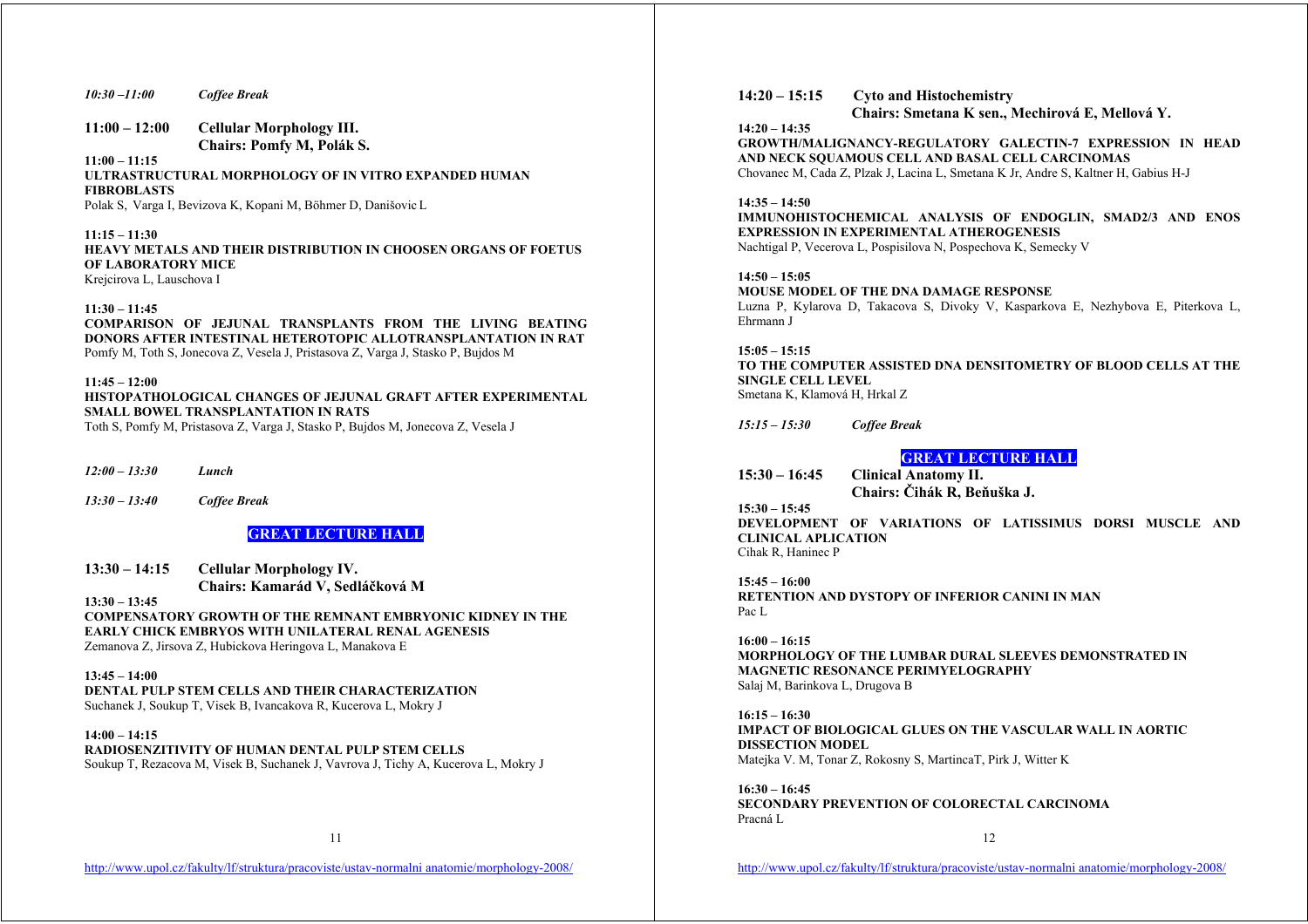- *17:00 18:30 Holy Hill trip*
- *20:00 22:30 Social Party*

#### **RIGHT LECTURE HALL**

- **09:15 10:45 Neuroanatomy** 
	- **Chairs: Mokrý J, Druga R.**

#### **09:15 – 09:30**

**PHENOTYPIC AND MORPHOLOGICAL CHARACTERIZATION OF IN VITRO OLIGODENDROGLIOGENESIS** 

Mokry J, Karbanova J, Soukup T, Pazour J, Cizkova D, Filip S

**09:30 – 09:45 STEROID HORMONE RECEPTORS IN BRAIN IN RESPECT TO THE NEURODEGENERATIVE DISEASE**  Bezdickova M, Molikova R

#### **09:45 – 10:00 RELATIONSHIP BETWEEN PLASMA HIGH-SENSITIVE C-REACTIVE PROTEIN CONCENTRATION AND PREDICTIVE FACTORS IN ISCHEMIC STROKE PACIENTS**

Kamaradova D, Vlachova I, Novotny D, Pavlu P, Kanovsky P

#### **10:00 – 10:15 NEURONAL DEGENERATION INDUCED BY STATUS EPILEPTICUS IN THE THALAMIC RETICULAR NUCLEUS OF IMMATURE RATS.**  Druga R, Kubova H, Mares P

#### **10:15 – 10:30 ANTIPHOSPHOLIPID SYNDROM AND RELATIONSHIP TO ISCHEMIC CEREBRAL STROKE**

Pavlu P, Bartkova A, Kamaradova D, Kanovsky P

#### **10:30 – 10:45 THE ROLE OF C-MYB TRANSCRIPTION FACTOR IN MUSCLE REGENERATION**  Krejci E, Grim M, Kaspar P

*10:45 –11:00 Coffee Break* 

**11:00 – 12:00 Molecular Morphology Chairs: Pá<sup>č</sup> L, Šantavá A.** 

#### **11:00 – 11:15**

**EXPRESSION OF POSTERIOR HOXD GENES IN RATS CARRYING THE** *LX* **MUTATION IS ANTERIORIZED** 

Snajdr P, F Liska, L Sedová, O Seda, B Chylíková, P Slámová, E Krejcí, D Sedmera, M Grim, D Krenová, V Kren

**11:15 – 11:30 ORAL TEETH IN EXTANT VERTEBRATES CAN BE DERIVED FROM ECTODERM, ENDODERM AND/OR EVEN FROM BOTH GERM-LAYERS**  Soukup V, H-H Epperlein, Horacek I, Cerny R

**11:30 – 11:45 REGULATION OF EMBRYONIC CARDIAC WALL GROWTH AND VASCULARIZATION BY FGF**  Nanka O, Petrovova E, Fikrle M, deAlmeida A, Sedmera D.

**11:45 – 12:00 GENE PROFILING OF THE MAXILLARY PROMINENCE AFTER RETINOIC ACID AND NOGGIN TREATMENT**  Buchtova Marcela, Joy M. Richman

*12:00 – 13:30 Lunch* 

#### **RIGHT LECTURE HALL**

**13:30 – 14:30 Varia II. Chairs: Horký D, Bezdičková M.** 

**13:30 – 13:45** 

**DISTRIBUTION OF IRON OXIDE NANOPARTICLES-LABELED BONE MARROW MONONUCLEAR CELLS IN RABBIT MYOCARDIUM AFTER EXPERIMENTAL INFARCTION**  Horký D, Klabusay M

#### **13:45 – 14:00**

**MORPHOLOGY AND MECHANICAL PROPERTIES OF SUBRENAL AORTA IN NORMOTENSIVE AND HYPERTENSIVE RATS**  Kochova P, Tonar Z, Matejka V. M., Sviglerova J, Stengl M, Kuncova J

#### **14:00 – 14:15 IMPACT OF TWO DIFFERENT DEPRENYL DOSES ON THE PREIMPLANTATION EMBRYO DEVELOPMENT IN RATS** Mihalik J, Spakovska T, Prokopcakova L, Schmidtova K

**14:15 – 14:30 COLOURED STAINING METHOD AS A SUPPORTIVE TOOL IN SPECIMEN´S LUCIDITY**  Bezdickova M, Bebarova L, Molikova R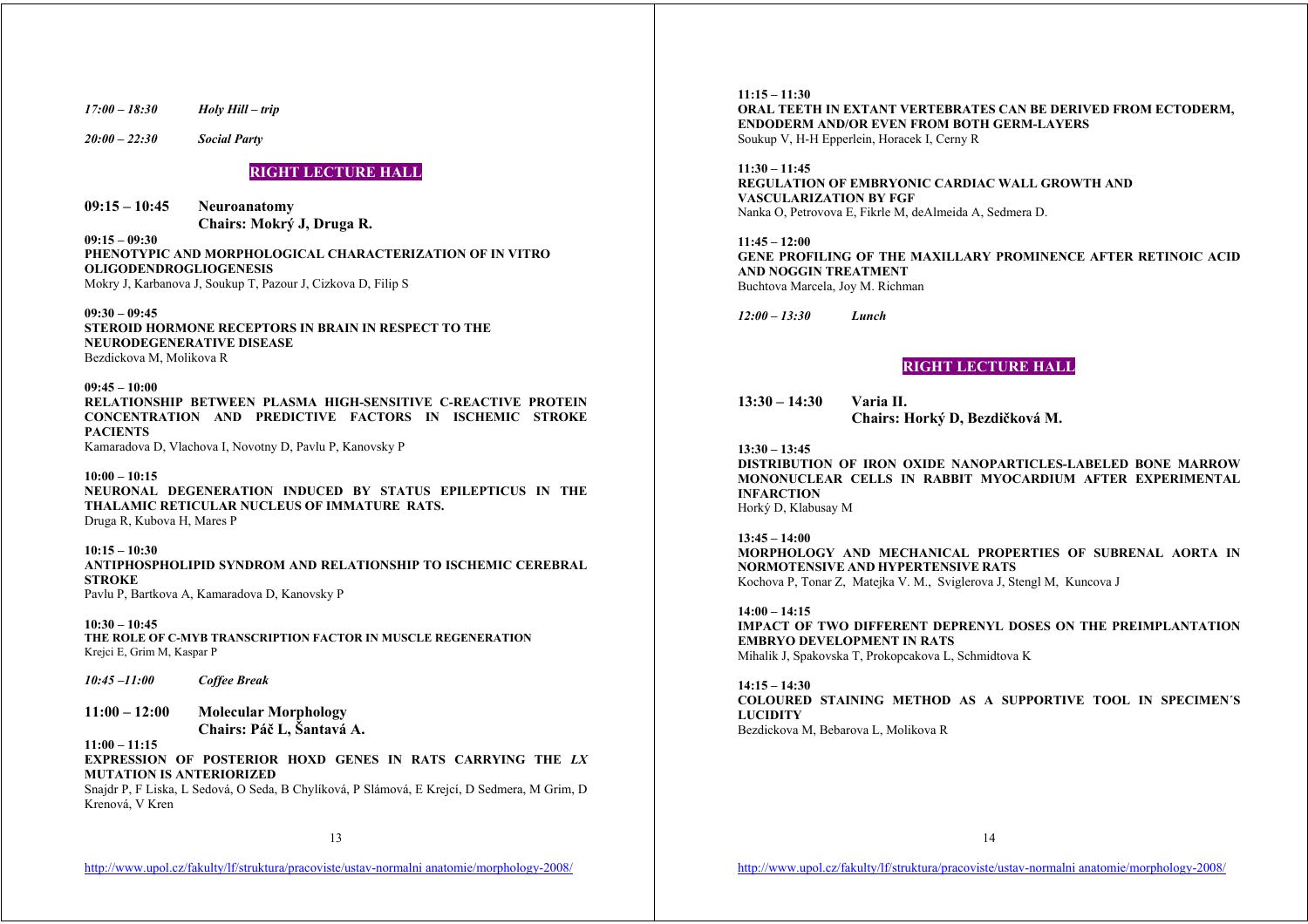#### **RIGHT LECTURE HALL**

**14:30 – 15:30 Anthropology Chairs: Riegerová J, Kopecký M. 14:30 – 14:45 ANALYSIS OF ESTIMATION OF BODY COMPOSITION USING BIOIMPEDANCE AND ANTHROPOMETRY METHODS BY MORAVIEN WOMEN IN SENESCENCE AGE**  Riegerova J, Pridalova M **14:45 – 15:00 THE RELATIONSHIP BETWEEN MORPHOLOGICAL INDICATORS OF HUMAN BODY AND POSTURE**  Molikova R, Bezdickova M, David O, Langová K, Holibka V, Laichman S **15:00 – 15:15**  Kopecky M, Pridalova M

**THE ANALYSIS BODY MASS FRACTINATION METHODS ACCORDING TO MATIEGKA´S EQUATIONS OF BOYS AND GIRLS ON PERCENTIL CATEGORIES BMI** 

**15:15 – 15:30 THYMUS AS AN INDICATOR OF NEWBORNS NUTRITION STATUS** Varga I, Toth F, Polak S, Pospisilova V, Nescakova E

*17:00 – 18:30 Holy Hill – trip 20:00 – 22:30 Social Party* 

#### **WEDNESDAY, September 10, 2008**

#### **GREAT LECTURE HALL**

**9:00 – 10:45 Education programs Chairs: Laichman S, Holibková A.** 

**9:00 – 09:15 TOPOGRAPHY OF THE SHOULDER REGION FROM THE ANATOMICAL AND CLINICAL POINT OF VIEW** Video cartridge Holibkova A, Laichman S, Holibka R

**09:15 – 09:30 ENGLISH VERSION OF ANATOMICAL VIDEOATLAS**  Bezdickova M, Molikova R, Laichman S

**09:30 – 09:45 TOPOGRAPHY OF THE HIP JOINT FROM THE ANATOMICAL AND CLINICAL POINT OF VIEW**  Video cartridge Holibkova A, Laichman S, Holibka R

15

**09:45 – 10:00 E –LEARNING IN THE EDUCATION OF RADIOLOGY ANATOMY**  Pernicova D

**10:00 – 10:15 CREATION OF ANATOMIC MODELS – OUR EXPERIENCES AFTER ONE YEAR OF WORK** Hajek P, Capek L **10:15 – 10:30 ONLINE ATLAS OF QUANTITATIVE METHODS IN HISTOLOGY**  Tonar Z, Maštálková K, Witter K, Nedorost L, Kochová P, Matějka V M, Tomanová V, Kural T

#### **10:30 – 10:45**

**PHOTOGRAPHIC (INTERACTIVE) ATLAS OF HUMAN ABDOMEN AND PELVIS**  Konecny J, Lunacek L, Machalek L, Kikalova K, Molikova R, Bezdickova M, Laichman S

| $10:45 - 11:00$ | Coffee Break                |
|-----------------|-----------------------------|
| $11:00 - 11:15$ | <b>Results Announcement</b> |
| $11:15 - 12:00$ | <b>Closing Ceremony</b>     |
| $12:00 - 13:30$ | Lunch                       |

# **Morphology 2008**

# **September 8-10, 2008, Olomouc, Czech Republic**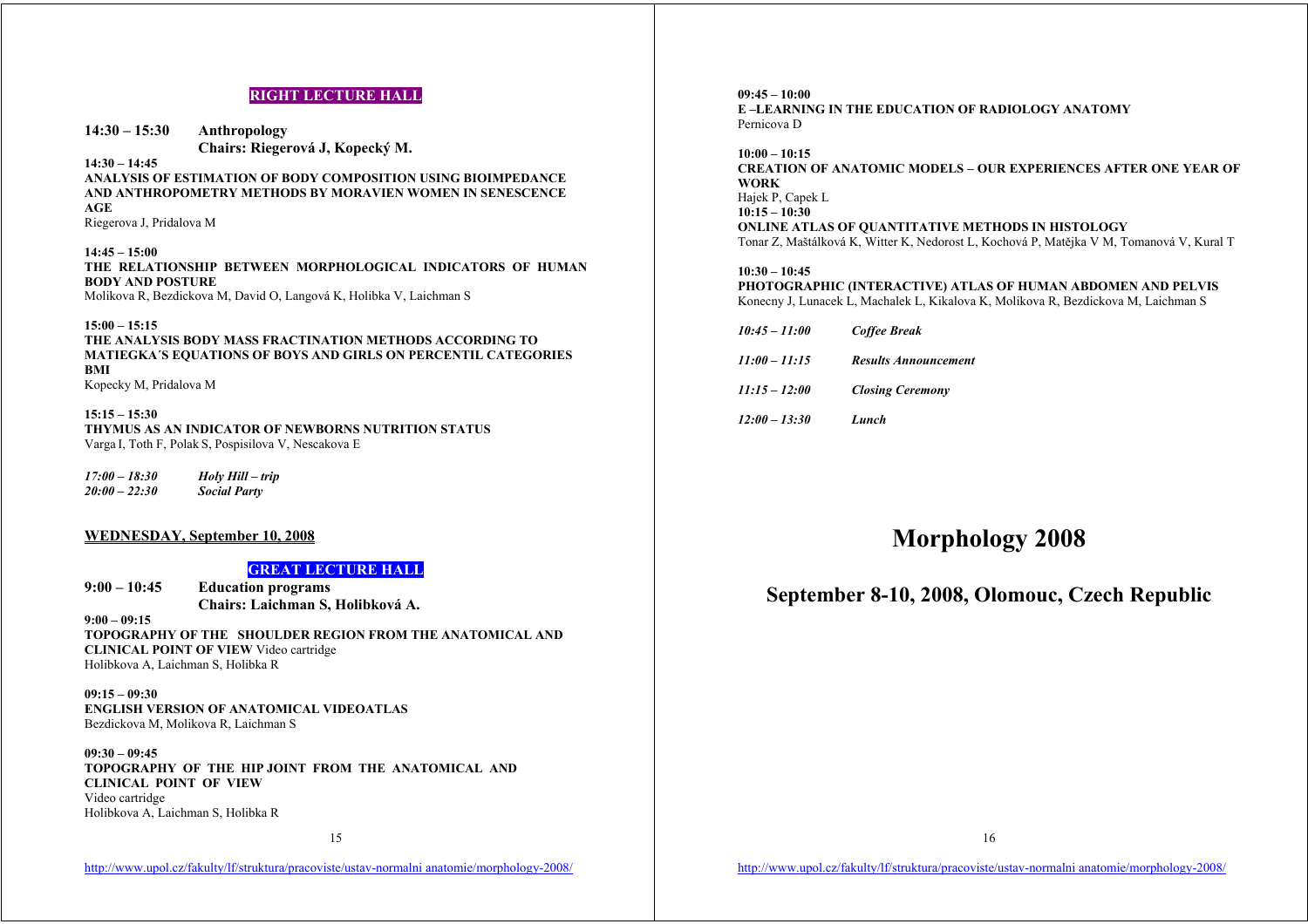#### **POSTERS Chairs: Vajnar L, Paral V.**

**1. EXPRESSION OF ANTIAPOPTOTIC PROTEIN SURVIVIN IN DYSPLASTIC NEVI** 

http://www.upol.cz/fakulty/lf/struktura/pracoviste/ustav-normalni anatomie/morphology-2008/ 17 \* Adamkov Marian, \*\* Lauko Ludovit, \* Balentova Sona, \* Kondekova Margareta, \* Resetarova Agata, \* Letrichova Monika \*Jessenius Faculty of Medicine in Martin, Comenius University, Institute of Histology and Embryology \*\*Laboratory of Pathological anatomy, Alpha Medical, a.s., Martin **2. OMEGA-3 FATTY ACIDS ATTENUATE CONNEXIN-43 ABNORMALITIES IN HYPERTENSIVE AND HYPERTRIGLYCERIDEMIC RATS HEART.** Bacova B, \*Dlugosova K, \*Barancik M, \*\*Weismann P, \*Okruhlicova L, \*\*\*Lin H, \*Tribulova N. Faculty of Life Sciences, Comenius University, Bratislava, \*Institute for Heart Research, SAS, \*\*Bratislava, Faculty of Medicine, Comenius University, Bratislava, \*\*\*Fukuoka University, Fukuoka, Japan **3. EXOGENOUS FACTORS INDUCED APOPTOSIS IN THE ADULT RAT BRAIN**  \* Balentova Sona, \*\* Racekova Enikő, \* Adamkov Marian \*Institute of Histology and Embryology, Jessenius Faculty of Medicine, Comenius University, Martin and \*\*Institute of Neurobiology, CE SAS Košice, Slovak Republic, balentova@jfmed.uniba.sk **4. MAPPING OF SONIC HEDGEHOG EXPRESSION DURING DEVELOPMENT OF DIPHYODONT DENTITION**  <sup>1,2</sup> Balkova Simona, <sup>1,3</sup> Misek Ivan, <sup>2</sup> Roubalikova Lenka, <sup>1,3</sup> Buchtova Marcela<br><sup>1</sup> Institute on Animal Physiology and Genetics, v.v.i., Academy of Sciences of the Czech Republic. Brno 2 Faculty of Medicine, Masaryk University, Brno <sup>3</sup> Institute of Anatomy, Histology and Embryology, University of Veterinary and Pharmaceutical Sciences, Brno **5. COLOURED STAINING METHOD AS A SUPPORTIVE TOOL IN SPECIMEN´S LUCIDITY** <sup>1</sup>Bezdickova M., <sup>2</sup>Bebarova L., <sup>1</sup>Molikova R. <sup>1</sup> Department of Anatomy, Faculty of Medicine and Dentistry Palacký University Olomouc 2 Faculty of Medicine and Dentistry Palacký University Olomouc **6. REASEARCH AIMS IN THE FIELD OF HUNTINGTON DISEASE** <sup>1</sup>Bezdickova M., <sup>1</sup>Molikova R., <sup>2</sup>Santava A., <sup>2</sup>Vrtel R., <sup>2</sup>Vodicka R. <sup>1</sup> Department of Anatomy, Faculty of Medicine and Dentistry Palacký University Olomouc <sup>2</sup> Department of Medical Genetics and Foetal Medicine, University Hospital and Faculty of Medicine and Dentistry Palacký University Olomouc **7. INFLUENCE OF TUMOR STROMA ON NORMAL KERATINOCYTE MARKER PROFILE**  Cada Zdenek 1,4), Dvoranková Barbora 1,2), Kolar Michal 5), Lacina Lukas 1,2,3), Smetana Jr. Karel  $^{1,2)}$  Strnad Hynek  $^{5)}$ 1) Charles University, 1st Faculty of Medicine, Institute of Anatomy, Prague; 2) Charles University, 2nd Faculty of Medicine, Center of Cell Therapy and Tissue Repair, Prague; 3) Charles University, 1st Faculty of Medicine, Department of Dermatovenerology, Prague; 4) Charles University, 1st Faculty of Medicine, Department of Otorhinolaryngology and Head and Neck Surgery, Prague; 5) Institute of Molecular Genetics AS CR, Prague **8.** VINCENC ALEXANDER BOCHDALEK – 125<sup>TH</sup> ANNIVERSARY OF HIS DEATH <sup>1</sup>Cech Pavel, <sup>2,3</sup> Kachlik David <sup>1</sup>Department of History of Medicine, Third Faculty of Medicine, Charles University in Prague, Ruska 87, Praha 10, 100 00, Czech Republic 2Department of Anatomy, Third Faculty of Medicine, Charles University in Prague, Ruská 87, Praha 10, 100 00, Czech Republic 3Department of Medicine and Humanities, Faculty of Biomedical Engineering, Czech Technical University in Prague, nam. Sitna 3105, 272 01 Kladno, Czech Republic **9. PLEXUS BRACHIALIS IN THE DISSECTION ROOM**  Cernak<sup>1</sup> V., Ondrejovic<sup>1</sup> S., Haviarova<sup>2,3</sup> Z., Benuska<sup>2</sup> J.<br><sup>1</sup>1st Department of Anaestheziology and Resuscitation, Medical Faculty and Faculty Hospital,

Ružinovská 6, 826 06 Bratislava, Slovak Republic,

2Institute of Anatomy, Medical Faculty, Comenius University, Sasinkova 2, 813 72 Bratislava, Slovak Republic,

3Department of Anatomy, Slovak Medical University, Limbová 12, 833 03 Bratislava, Slovak Republic

**10. NESTIN EXPRESSION IN THE INTACT AND REGENERATING SKELETAL MUSCLE OF THE RAT HIND LIMB** 

\* Cizkova Dana, \*\* Soukup Tomas, \* Mokry Jaroslav

\* Charles University in Prague, Faculty of Medicine in Hradec Králové, Department of Histology and Embryology, Czech Republic

\*\* Institute of Physiology, Academy of Sciences of the Czech Republic, Prague, Czech Republic

**11. MORPHOLOGY OF IN VITRO EXPANDED HUMAN MUSCLE–DERIVED STEM CELLS**  \* Danisovic Lubos, \*\* Varga Ivan, \*\* Polak Stefan, \* Ulicna Marcela, \*\* Bevizova Katarina, \* Bohmer Daniel, \* Vojtasak Jan \*Institute of Medical Biology and Genetics, Faculty of Medicine, Comenius University in Bratislava, Sasinkova 4, 811 08 Bratislava, Slovakia, lubos.danisovic@fmed.uniba.sk

\*\*Institute of Histology and Embryology, Faculty of Medicine, Comenius University in Bratislava, Sasinkova 4, 811 08 Bratislava, Slovakia

**12. NEUROPROTECTIVE ROLE OF PRECONDITIONING ON NEURONS IN THE RABBIT SPINAL CORD** 

\*Danková M., \*Mechirova E., \*Domorakova I., \*\*Burda J., \*Toth S.<br>\*P. J. Šafárik University, Faculty of Medicine, Department of Histology and Embryology, Šrobárova 2, 040 01 Košice, Slovakia, <sup>\*</sup> Institute of Neurobiology, Slovak Academy of Sciences, Košice, Slovakia

- e-mail: ferikom@yahoo.co.uk **13. DUB-DYSFUNCTIONAL UTERINE BLEEDING – PRELIMINARY STUDY**  David O<sup>1</sup>, Molikova R<sup>2</sup>, Janacek I<sup>3</sup>, Laichman S<sup>2</sup> 1Faculty of Medicine and Dentistry Palacký University Olomouc, CZ <sup>2</sup>Dept. of Anatomy, Faculty of Medicine and Dentistry Palacký University Olomouc, CZ
- <sup>3</sup>Dept. of Gynecology and Obstetric, General Hospital Vsetín, CZ **14. HEAT SHOCK PROTEIN RESPONSE IN ISCHEMIC POSTCONDITIONING IN THE RAT**
- **HIPPOCAMPUS AND EGb 761 POSTTREATMENT**

\*Domorakova Iveta, \*Mechirova Eva, \*Dankova Marianna, \*Toth Stefan, \*\*Burda Jozef \* P. J. Šafárik University, Faculty of Medicine, Department of Histology and Embryology, Šrobárova 2, 040 01 Košice, Slovakia \*\*Institute of Neurobiology, SAS, Šoltésovej 2, 040 01 Košice, Slovakia

- **15. THE INFLUENCE OF DEPRENYL ON THE LOCALIZATION ACHE POSITIVE NERVES IN THE RAT THYMUS**  Dorko F., Schmidtova K., Mihalik J., Spakovska T., Prokopcakova L., Department of Anatomy Faculty of Medicine P.J.Šafarik University, Košice, Slovak Republic
- **16. AN ELECTRON MICROSCOPIC STUDY OF THE HIPPOCAMPUS PROPRIUS**  \* El Falougy Hisham, \*\* Martin Kopani, \* Petra Mizerakova, \* Eliska Kubikova, \* Jozef Benuska \* Institute of Anatomy, Medical Faculty, Comenius University, Bratislava \*\* Institute of Pathological Anatomy, Medical Faculty, Comenius University, Bratislava
- **17. RECENT KNOWLEDGE'S ABOUT URINARY TRACT DEVELOPMENT GENE REGULATION AND ITS ROLE IN REFLUX NEPHROPATHY PATHOGENESIS**  Godava M., Santavá A., Smakal O., Santavý J. Department of medical genetic and fetal medicine, FNOL and LF UP Olomouc GodavaM@seznam.cz
- **18. THE COMPARISON OF PROGRESSIVE ASTROGLIOSIS DEVELOPING IN HUNTINGTON'S DISEASED PATIENTS AND IN AN ANIMAL MODEL** <sup>1</sup>Guncova Ivana, <sup>1</sup>Mazurova Yvona, <sup>2</sup>Rudolf Emil, <sup>3</sup>Latr Ivan<br><sup>1</sup>Dept. of Histol. and Embryol. and <sup>2</sup>Dept. of Med. Biol. and Genetics, Charles Univ. in Prague, Fac. of Medicine in Hradec Králové, 3Neurosurg. Clinic, Univ. Hospital, Hradec Králové, CR
- **19. ACETYLCHOLINESTERASE INHIBITION IN DIFFERENT STRUCTURES OF THE RAT BRAIN FOLLOWING SOMAN INTOXICATION PRETREATED WITH HUPERZINE A**  \* Hajek Petr, \*\*Jiri Bajgar, \*\*Jana Karasova, \*Dasa Slizova, \*Otakar Krs, \*\*Kamil Kuca, \*\*Daniel Jun, \*\*Josef Fusek, \*\*\*Lukas Capek

 \* Faculty of Medicine in Hradec Kralove, Charles University in Prague, Department of Anatomy \*\* Faculty of Military Health Sciences, University of Defence, Department of Toxicology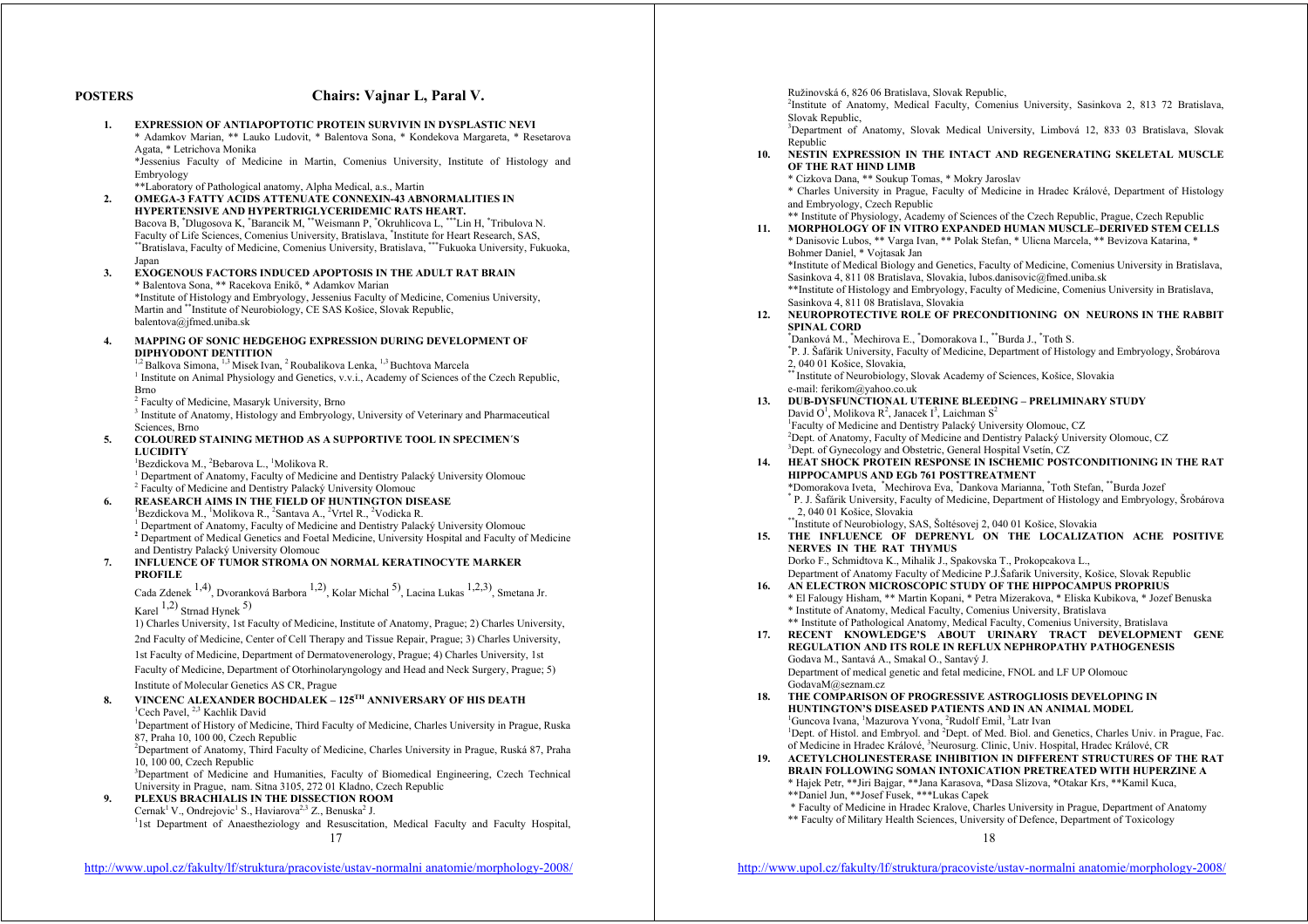\*\*\* Faculty of Mechanical Engineering, Technical University of Liberec, Department of Engineering **Mechanics** 

- **20. VARIATION OF SCIATIC NERVE FORMATION (CASUISTIC).** Haviarova<sup>1,4</sup> Z.. Rurova<sup>3</sup> B., El Falougy<sup>1,4</sup> H., Mateicik<sup>2</sup> V. <sup>1</sup>Institute of Anatomy, <sup>2</sup>1<sup>st</sup> Department of Neurosurgery, <sup>3</sup>student, Medical Faculty, Comenius University, 4Department of Anatomy, Slovak Medical University, Bratislava, Slovakia, email: zora.haviarova@fmed.uniba.sk
- **21. ASSESSMENT OF THE RELATION OF THE OPTIC NERVE TO THE POSTERIOR ETHMOID AND SPHENOID SINUSES BY COMPUTED TOMOGRAPHY** \* Heskova Gabriela, \* Mellova Yvetta, \*\* Holomanova Anna, \* Vybohova Desanka, \* Kunertova Lenka, \* Marcekova Magdalena, \* Mello Milan \*Department of Anatomy, Comenius University, Jessenius Faculty of Medicine, Martin, Slovak

Republic

\*\*Institute of Anatomy, Comenius University, Faculty of Medicine, Bratislava, Slovak Republic **22. DIFFERENT DISTRIBUTION OF MDR PROTEINS IN RENAL CELL CARCINOMA**  Hodorova I, Vecanova J, Rybarova S

Department of Anatomy, Faculty of Medicine, PJ Šafárik University, Košice, Slovak republic **23. MEDICAL-ANTHROPOLOGICAL ANALYSIS OF BONE REMAINS, SAQQARA (EGYPT)**  Horackova Ladislava

Department of Anatomy, Medical Faculty, Masaryk University

**24. COLLATERALES AND VARIATIONS OF FEMALE PELVIC VESSELS RELATED TO GYNAECOLOGICAL SURGERY**  Jabůrková J.

Department of Anatomy,Faculty of Medicine and Dentristy Palacky University Olomouc

**25. PATHOLOGICAL ALTERATIONS OF VARIOUS ORGANS AFTER INTESTINAL ISCHEMIA-REPERFUSION IN RAT** 

Jonecova Zuzana, Bujdos Martin, Toth Stefan, Vesela Jarmila, Pristasova Zuzana, Varga Jan, Stasko Pavel, Pomfy Mikulas

Faculty of Medicine, Pavol Jozef Šafárik University Košice, Department of Histology and Embryology

**26. A VERY RARE VARIANT IN THE COLON SUPPLY - ARTERIA MESENTERICA MEDIA**  <sup>1,2</sup> Kachlik David, <sup>1</sup> Laco Josef, <sup>3</sup> Turyna Radovan, <sup>1,2</sup> Baca Vaclav<br><sup>1</sup>Department of Anatomy, Third Faculty of Medicine, Charles University in Prague, Ruská 87, Praha

10, 100 00, Czech Republic 2Department of Medicine and Humanities, Faculty of Biomedical Engineering, Czech Technical

University in Prague, nam. Sitna 3105, 272 01 Kladno, Czech Republic  $3$ Institute for the Care of Mother and Child, Prague, Czech Republic

**27. MISTAKES IN THE USAGE OF THE ANATOMICAL TERMINOLOGY IN CLINICAL PRACTICE**

<sup>1,2</sup> Kachlik David, <sup>3</sup> Bozdechova Ivana, <sup>4</sup> Cech Pavel, <sup>5,6</sup> Musil Vladimir, <sup>1,2</sup> Baca Vaclav <sup>1</sup>Department of Anatomy, Third Faculty of Medicine, Charles University in Prague, Ruská 87, Praha 10, 100 00, Czech Republic

2Department of Medicine and Humanities, Faculty of Biomedical Engineering, Czech Technical University in Prague, nam. Sitna 3105, 272 01 Kladno, Czech Republic

<sup>3</sup>Institute of Czech Language and Theory of Communication, Faculty of Arts, Charles University in Praeue nam J Palacha 2 Praha 1 116 38 Czech Republic

<sup>4</sup>Department of History of Medicine, Third Faculty of Medicine, Charles University in Prague, Ruska 87, Praha 10, 100 00, Czech Republic

<sup>5</sup>Centre of Scientific Information, Third Faculty of Medicine, Charles University in Prague, Praha, Ruska 87. Praha 10. 100 00. Czech Republic

<sup>6</sup>Institute of Information Studies and Librarianship, Faculty of Arts, Charles University in Prague, U Krize 8, Praha 5, 158 00, Czech Republic

## **28. INFORMATION ON THE CHANGES IN THE REVISED ANATOMICAL NOMENCLATURE OF THE LOWER LIMB VEINS**<br><sup>1,2</sup> Kachlik David. <sup>3,4</sup> Musil Vladimir, <sup>1,2</sup> Baca Vaclav, <sup>1,2</sup> Doubkova Alena

<sup>1</sup>Department of Anatomy, Third Faculty of Medicine, Charles University in Prague, Ruská 87, Praha 10, 100 00, Czech Republic

2Department of Medicine and Humanities, Faculty of Biomedical Engineering, Czech Technical University in Prague, nam. Sitna 3105, 272 01 Kladno, Czech Republic

<sup>3</sup>Centre of Scientific Information, Third Faculty of Medicine, Charles University in Prague, Praha,

Ruska 87, Praha 10, 100 00, Czech Republic<br><sup>4</sup>Institute of Information Studies and Librarianship, Faculty of Arts, Charles University in Prague, U Krize 8, Praha 5, 158 00, Czech Republic

**29. RELATIONSHIP BETWEEN PLASMA HIGH-SENSITIVE C-REACTIVE PROTEIN CONCENTRATION AND PREDICTIVE FACTORS IN ISCHEMIC STROKE PACIENTS**  Kamaradova  $D^1$ , Vlachova I<sup>2</sup>, Novotny  $D^3$ , Pavlu P<sup>1</sup>, Kanovsky P<sup>2</sup>

<sup>1</sup>Faculty of Medicine and Dentistry Palacký University Olomouc, Czech Republic (medicka@volny.cz)

<sup>2</sup>Dept. of Neurology, Faculty of Medicine and Dentistry Palacký University and University Hospital Olomouc, Czech Republic

<sup>3</sup>Dept. of Clinical Biochemistry, University Hospital Olomouc, Czech Republic

- **30. A CONTRIBUTION TO THE ANOMALIES OF THE NECK MUSCLES**  Kikalova K., Machalek L., Charamza J., Kutal M. Faculty of Medicine and Dentistry, Palacky University Olomouc, Department of Normal Anatomy
- **31. CHARACTERIZATION OF NO-POSITIVE STRUCTURES IN PERICENTRAL REGION**

**OF ONE DAY OLD RAT SPINAL CORD**  \* Kluchova Darina, Patlevic Peter \*Faculty of Medicine, P.J. Safarik University, Kosice, Slovak Republic Department of Anatomy

**32. A SIGNIFICANT DECREASE OF IMMUNOFLUORESCENCE STAINING FOR IL-6R AND GP130, BUT NOT FOR IL-6 IN THE DORSAL ROOT GANGLIA OF RAT NEUROPATHIC PAIN MODEL FOLLOWING CORTICOID ADMINISTRATION** 

Klusakova, I. Svizenska, I. Jancalek R., Dubovy P. Dept of Anatomy, Div of Neuroanatomy, Fac of Med, Masaryk Univ Brno, Czech Republic

- **33. CHANGES OF IMMUNOSTAINING FOR IL-6, IL-6R, AND GP130 IN THE RAT DORSAL ROOT GANGLIA FOLLOWING SCIATIC NERVE LIGATURE**  Klusakova I., Svizenska I., Jancalek R., Dubovy P. Department of Anatomy, Medical Faculty, MU, Brno, Czech Republic
- **34. ARTERIA CIRCUMFLEXA HUMERI POSTERIOR UNDERPASSING THE TENDON OF MUSCULUS LATISSIMUS DORSI** <sup>1</sup> Knize Jakub, <sup>1</sup> Konarik Marek, <sup>1,2</sup> Kachlik David<br><sup>1</sup>Department of Anatomy, Third Faculty of Medicine, Charles University in Prague, Ruská 87, Praha 10, 100 00, Czech Republic

<sup>2</sup>Department of Medicine and Humanities, Faculty of Biomedical Engineering, Czech Technical University in Prague, nam. Sitna 3105, 272 01 Kladno, Czech Republic

**35. ARTERIA BRACHIORADIALIS – A CASE REPORT** 

<sup>1</sup>Konarik Marek, <sup>1</sup> Knize Jakub, <sup>1,2</sup> Kachlik David<br><sup>1</sup>Department of Anatomy, Third Faculty of Medicine, Charles University in Prague, Ruská 87, Praha 10, 100 00, Czech Republic

<sup>2</sup>Department of Medicine and Humanities, Faculty of Biomedical Engineering, Czech Technical University in Prague, nam. Sitna 3105, 272 01 Kladno, Czech Republic

**36. PHOTOGRAPHIC (INTERACTIVE) ATLAS OF HUMAN ABDOMEN AND PELVIS** 

Konecny Jakub<sup>2</sup>, Lunacek Libor<sup>2</sup>, Machalek Libor<sup>1</sup>, Kikalova Katerina<sup>1</sup>, Molikova Radka<sup>1</sup>, Bezdickova Marcela<sup>1</sup>, Laichman Stanislav<sup>1</sup>

<sup>1</sup> Dept. of Anatomy, Faculty of Medicine and Dentistry Palacký University Olomouc

- 2 Faculty of Medicine and Dentistry Palacký University Olomouc **37. QUANTIFICATION OF PAI-1 IN THE CONTROL AND ANEURYSMATIC** 
	- **ABDOMINAL AORTA WALL**

Krizkova V.<sup>1</sup>, Korabecna M.<sup>2</sup>, Kocova J.<sup>1</sup>, Treska V.<sup>3</sup>, Molacek J.<sup>3</sup>, Tonar Z.<sup>1</sup>, Tolinger P.  $1$  Nedorost L $^{-1}$ 

<sup>1</sup>Department of Histology and Embryology, <sup>2</sup>Department of Biology, <sup>3</sup>Department of Surgery, Charles University, Faculty of Medicine, Pilsen, Czech Republic

**38. IMMUNOHISTOCHEMICAL DETECTION OF POSSIBLE MARKERS OF ATRIAL FIBRILLATION IN HUMAN**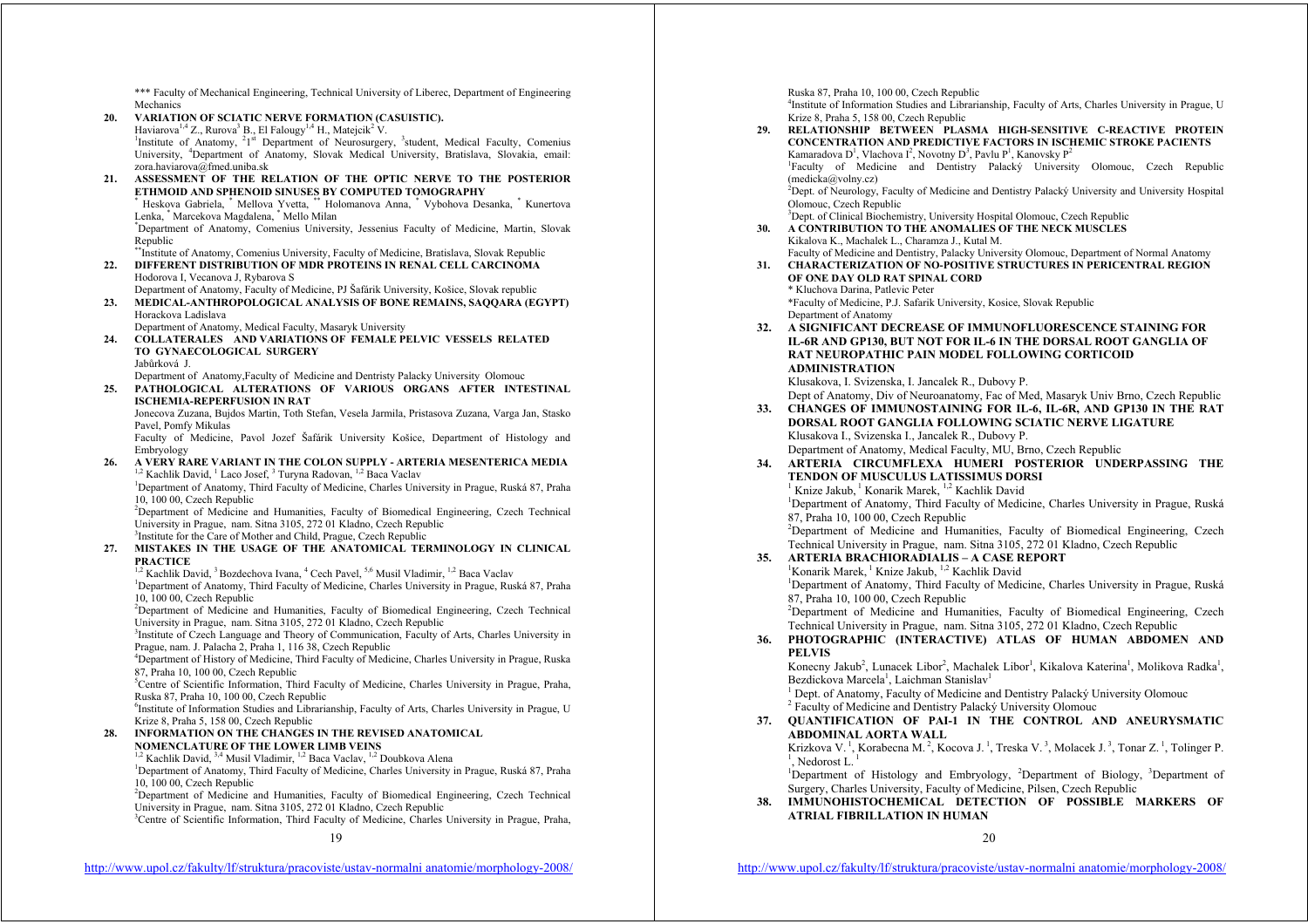Kucera T.<sup>1</sup>, Melenovský V.<sup>2</sup>, Aldhoon B.<sup>2</sup>, Martínek J.<sup>1</sup>, Kautzner J.<sup>2</sup> 1 Charles University in Prague, The First Faculty of Medicine, Institute of Histology and

Embryology, Prague 2 Institute of Clinical and Experimental Medicine, Prague

## **39. MORPHOLOGICAL ALTERATIONS ALLERGIC AIRWAY INFLAMMATION**

Kunertova Lenka, Mellova Yvetta, Vybohova Desanka, Heskova Gabriela, a Marcekova Magdalena, Mello Milan

 Jessenius Faculty of Medicine in Martin, Comenius University in Bratislava, Institute of Anatomy, Slovakia

#### **40. BONE MARROW STEM CELLS IN PATIENTS WITH CHRONIC MYELOID LEUKEMIA**

\* Lauschova I., \* Krejcirova L. , \*\* Doubek M., \*\* Klabusay M. , \*\* Mayer J. \* Department of Histology and Embryology, Medicine faculty, Masaryk University, Brno \*\* Department of Internal Medicine - Haematooncology, Masaryk University Hospital, Brno

#### **41. HEMATOPOIETIC STEM CELL SEPARATION**

Luzna P., Kylarova D., Novak M.<sup>#</sup>, Lichnovsky V. Department of Histology and Embryology, Palacky University, Olomouc, Czech Republic #Department of Hemato-Oncology, Palacky University Olomouc and University Hospital, Olomouc, Czech Republic

#### **42. A REPORT ON AN ANOMALY OF ANSA CERVICALIS PROFUNDA**

Machalek L., Charamza J., Kikalova K., Bezdekova M.

Faculty of Medicine and Dentistry, Palacký University Olomouc, Department of Normal Anatomy

#### **43. THE ANTHROPOMETRY OF THE NEWBORNS BORN SINCE JANUARY TO MAY 2008 IN MARTIN**

\* Marcekova Magdalena,\*\* Marcek Juraj, \*\*\* Nescakova Eva, \* Mellová Yvetta, \* Heskova Gabriela, \* Kunertova Lenka, \* Mello Milan,\* Výbohova Desanka

\* Comenius University in Bratislava, Jessenius Faculty of Medicine in Martin, Institute of Anatomy

\*\* Comenius University in Bratislava, Jessenius Faculty of Medicine in Martin \*\*\* Comenius University in Bratislava, Faculty of Natural Sciences, Department of Anthropo

#### **44. ANTIOXIDANTS ACTIVATE CHANGES IN PROTEINS SYNTHESIS IN THE SPINAL CORD NEURONS AFTER ISCHEMIA-REPERFUSION**

\*Mechirova E., \*\*Burda J., \*Dankova M., \*Domorakova I., \*Abdiova H.

\*P. J. Šafárik University, Faculty of Medicine, Department of Histology and Embryology, Šrobárova 2, 040 01 Košice, Slovakia

\*\* Institue of Neurobiology, Slovak Academy of Sciences, Košice, Slovakia e-mail: mechir@post.sk

#### **45. THE STUDY OF INFLUENCE OF LOCAL ANESTHETICS ON THE SPINAL NERVE IN THE PERINEURAL APPLICATION**

<sup>∗</sup> Mello Milan, <sup>∗</sup> Mellova Yvetta, ∗∗ Mickova Daniela

<sup>∗</sup>Commenius University in Bratislava, Jessenius Faculty of Medicine in Martin, Institute of Anatomy, ∗∗Commenius University in Bratislava, Jessenius Faculty of Medicine in Martin, Clinic of Anesthesiology and Intensive Medicine

#### **46. HISTOTOXICITY OF LOCAL ANAESTHETICS – INTRANEURAL APPLICATION**

<sup>∗</sup> Mellova Yvetta, <sup>∗</sup> Mello Milan, ∗∗ Mickova Daniela

<sup>∗</sup>Commenius University in Bratislava, Jessenius Faculty of Medicine in Martin, Institute of Anatomy, ∗∗Commenius University in Bratislava, Jessenius Faculty of Medicine in Martin, Clinic of Anesthesiology and Intensive Medicine

#### **47. KNEE JOINT – ANATOMICAL PREPARATION OF THE STRUCTURE OF THE MOST COMPOSITE JOINT IN THE HUMAN BODY**

\* Mentel Jozef, \*\*, \*\*\* Varga Ivan, \* Weismann Peter, \* Masarykova Alica, \* Malovec Peter \* Comenius University in Bratislava, Faculty of Medicine, Institute of Anatomy, Sasinkova

21

#### 4, 811 08 Bratislava, Slovakia

\*\* Comenius University in Bratislava, Faculty of Medicine, Institute of Histology and Embryology, Sasinkova 4, 811 08 Bratislava, Slovakia

\*\*\* Slovak Medical University, Department of Physiology and Pathophysiology, Limbová 12, 833 03 Bratislava, Slovakia

#### **48. STUDY OF THYMIC STRUCTURAL CHANGES OF NEW-BORNS WITH TRANSPOSITION OF THE GREAT VESSELS.**

Mikusova Renata, Pavlikova Danica, Pospisilova Viera, Polakovicova Simona, Polak Stefan

Institute of Histology and Embryology, Faculty of Medicine of Comenius University in Bratislava, Slovak Republic

#### **49. COMPARATIVE ANATOMY OF THE SPLEEN**

\* Mizerakova Petra, \* Guller Ladislav, \* Kubikova Eliska, \* El Falougy Hisham, \*\*\* Gasparik Jozef, \* Benuska Jozef, \*\* Jakubovsky Jan

Comenius Univ., Fac. of Medicine, \*Inst. of Anat., \*\*Inst. of Pathol. Anat., Bratislava, \*\*\*Slovak Univ. of Agricult., Fac. of Agrobiol. and Food Resources, Dept. of Poultry Sci. and Small Animals Husbandry, Nitra

#### **50. CURRENT FINDINGS ON GENETIC REGULATION OF THE UROPOETIC SYSTEM IN FETUS AND ITS SHARE IN THE INCIDENCE OF REFLECTIVE UROPATHY**

Molikova R<sup>1</sup>, Santava A<sup>2</sup>, Godava M<sup>2</sup>, Smakal O<sup>3</sup>, Santavy J<sup>2</sup>, Bezdickova M<sup>1</sup>, David O<sup>4</sup> <sup>1</sup> Dept. of Anatomy, Faculty of Medicine and Dentistry Palacký University Olomouc

 $2$  Dept. of Medical Genetics and Fetal Medicine, University Hospital and Faculty of Medicine and Dentistry Palacký University Olomouc

<sup>3</sup> Dent. of Urology, University Hospital and Faculty of Medicine and Dentistry Palacký University Olomouc

**<sup>4</sup>** Faculty of Medicine and Dentistry Palacký University Olomouc

**51. THE RELATIONSHIP BETWEEN MORPHOLOGICAL INDICATORS OF HUMAN BODY AND POSTURE** 

Molikova R.<sup>1</sup>, Bezdickova M.<sup>1</sup>, David O<sup>1</sup>, Langová K<sup>2</sup>, Holibka V<sup>1</sup>, Laichman S<sup>1</sup> <sup>1</sup> Palacky University Olomouc, Department of Anatomy, Faculty of Medicine and Dentistry, Czech Republic (molikovaradka@centrum.cz)

<sup>2</sup> Palacky University Olomouc, Department of Medical Biophysics, Faculty of Medicine and Dentistry, Czech Republic

#### **52. WORKING TEAM FOCUSED ON THE DIAGNOSTICS OF HUNTINGTON'S DISEASE**

Molikova Radka<sup>1</sup>, Bezdickova Marcela<sup>1</sup>, Santava Alena<sup>2</sup>, David Ondrej<sup>3</sup>, Kamaradova Dana<sup>3</sup>, Pavlu Petr<sup>3</sup>

<sup>1</sup> Dept. of Anatomy, Faculty of Medicine and Dentistry, Palacký University Olomouc, Czech Republic (molikovaradka@centrum.cz, xbezdick@yahoo.co.uk) <sup>2</sup> Dept. of Medical Genetics and Fetal Medicine, University Hospital and Faculty of Medicine and Dentistry Palacký University Olomouc

<sup>3</sup> Faculty of Medicine and Dentistry, Palacký University Olomouc, Czech Republic

#### **53. INTERESTING CASE OF SITUS VISCERUM INVERSUS**

<sup>1,2</sup> Nechutova Hana, <sup>3</sup> Bohata Sarka, <sup>1</sup> Pac Libor  $1$ <sup>1</sup> Department of Anatomy, Medical Faculty, Masaryk University Brno <sup>2</sup> Internal Hepatogastroenterological Clinic, University Hospital Brno, Brno Bohunice <sup>3</sup> Radiological Clinic, University Hospital Brno, Brno Bohunice

#### **54. BIG LYTIC DEFECTS IN CRANIAL VAULTS**  Nemeckova Alena, Strouhal Eugen

#### **55. ANTIPHOSPHOLIPID SYNDROM AND RELATIONSHIP TO ISCHEMIC CEREBRAL STROKE**

Pavlu P<sup>1</sup>, Bartkova A<sup>2</sup>, Kamaradova D<sup>1</sup>, Kanovsky P<sup>2</sup>

<sup>1</sup> Faculty of Medicine and Dentistry Palacký University Olomouc, Czech Republic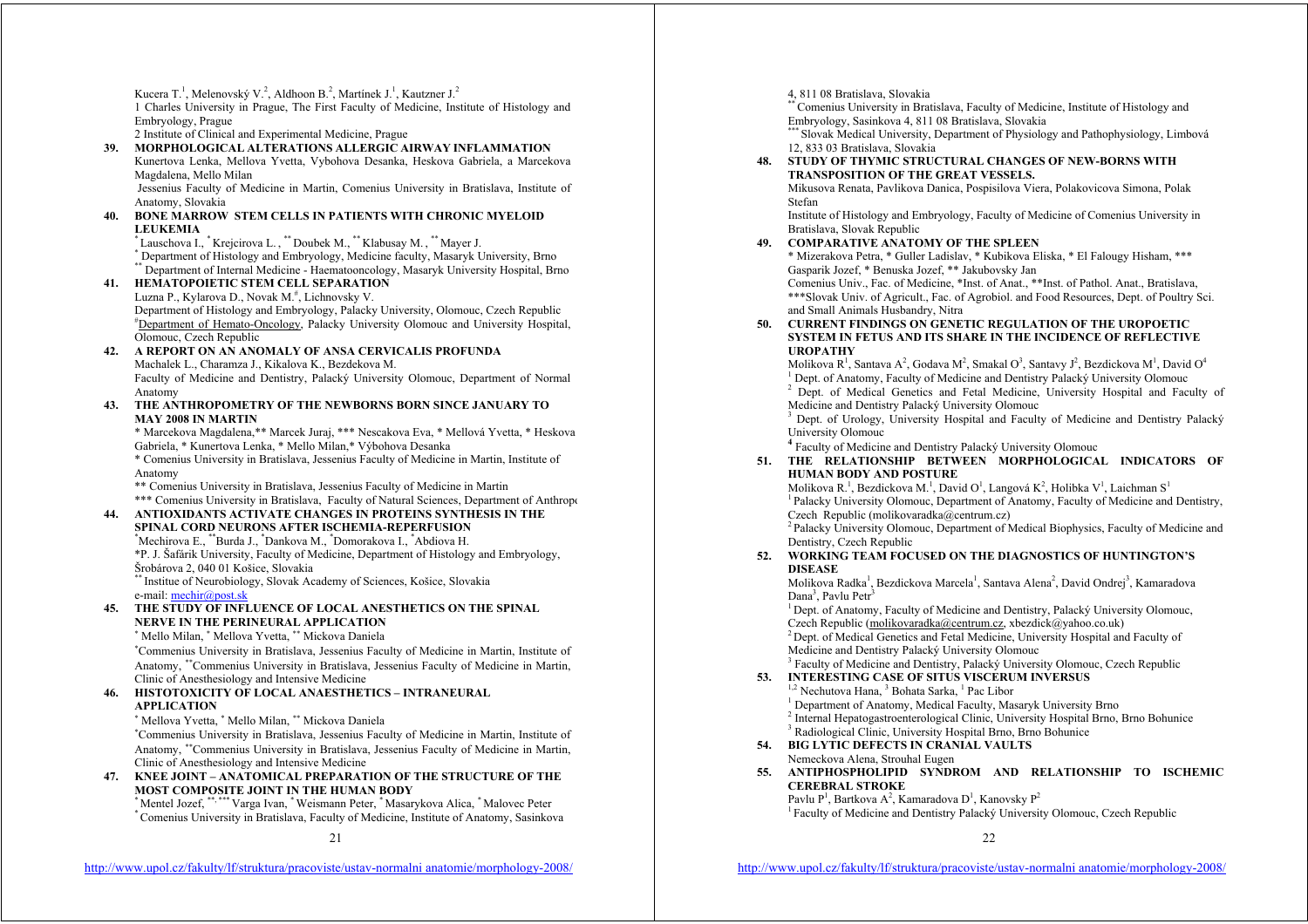<sup>2</sup> Dept. of Neurology, Faculty of Medicine and Dentistry Palacký University and University Hospital Olomouc, Czech Republic

#### **56. CLEFT LIP AND PALATE OF THE PIG – A PILOT STUDY**  Putnova Iveta<sup>1</sup>, Odehnalova Svetlana<sup>2</sup>, Stembirek Jan<sup>3,4</sup>, Horak Vratislav<sup>4</sup>, Tichy Frantisek<sup>1</sup>, Buchtova Marcela<sup>1,4</sup> <sup>1</sup> Institute of Anatomy, Histology and Embryology, University of Veterinary and Pharmaceutical Sciences, Brno <sup>2</sup> Clinic of Swine Diseases, University of Veterinary and Pharmaceutical Sciences, Brno <sup>3</sup> Medical Faculty, Masaryk University, Brno <sup>4</sup> Institute of Animal Physiology and Genetics, v.v.i., Academy of Sciences of the Czech Republic, Liběchov **57. MEASUREMENTS OF CELLA MEDIA DISTANCE IN HUMAN BRAIN IN DEPENDENCE OF AGE AND GENDER**  \* Ragan Lydia, \*\* Guller Ladislav, \*\*\* Bilicky Jozef, \*\* Benuska Jozef

\*Dept. of Anatomy, Inst. of Basic Medical Sciences, Fac. of Medicine, Univ. of Oslo, Norway, \*\*Inst. of Anatomy, \*\*\*1st. Radiodiagnostic Clinic, Fac. of Medicine, Comenius University, Bratislava

**58. INTRAUTERINE GROWTH RETARDATION AND HOMOCYSTEINEMIA IN NEWBORNS (PART IN EARLY MANIFESTATION OF ATHEROSCLEROSIS?)** Riedlova J.<sup>1</sup>, Palyzova D.<sup>2</sup>, Kosakova J.<sup>3</sup>

<sup>1</sup>Institute of Anatomy,  $3<sup>rd</sup>$  School of Medicine, Charles University, Prague <sup>2</sup>Pediatric Clinic, University Hospital Kralovske Vinohrady and  $3<sup>rd</sup>$  School of Medicine. Charles University, Prague 3Institute for care of mather and child, Prague-Podoli

**59. EXPRESSION OF XRCC1 IN HUMAN BREAST CARCINOMA**  Rybarova Silvia, Hodorova Ingrid, Vecanova Jana Department of Anatomy, Faculty of Medicine, Safarik University Košice,

**60. COMPARISON BETWEEN THE RESULTS OF CURRENT ASSESMENTAT PRACTICALS AND THE RESULTS OF THE FINAL EXAMINATION IN ANATOMY** 

Salaj M., Hergetova E., Druga R.

Dep of Anatomy, 2nd Medical School, Charles University in Prague, Czech Republic anatomie@lfmotol.cuni.cz

**61. DIFFERENTIATION OF HUMAN EMBRYONIC STEM CELLS GROWING IN COLONIES AND IN INTACT BLASTOCYSTS** 

\* Sedlackova Miroslava, \* Stastna Jitka, \*\* Zakova Jana, \*\*\* Dvorak Petr, \*\*\* Hampl Ales \* Faculty of Medicine, Masaryk University Brno, Department of Histology and Embryology \*\* Masaryk University and Faculty Hospital Brno, Clinic of Gynaecology and **Obstetrics** 

\*\*\* Faculty of Medicine, Masaryk University Brno, Department of Biology

**62. EFFECTS OF L- DEPRENYL ON AUTONOMIC INNERVATION OF THE SMALL INTESTINE** 

Schmidtova Katarina, Mihalik Jozef, Spakovska Tatiana, Prokopcakova Ludmila Department of Anatomy, Faculty of Medicine, Šafárik University, Košice, Slovak Republic

#### **63. THE INFLUENCE OF DEPRENYL ON MONOAMINE OXIDASE ACTIVITY IN THE HYPOTHALAMUS DURING PREGNANCY**  Spakovska Tatiana,<sup>1</sup> Mihalik Jozef,<sup>1</sup> Schmidtova Katarina<sup>1</sup>, Kravcukova Petra <sup>2</sup> <sup>1</sup>Department of Anatomy, Faculty of Medicine, Šafárik University, Košice ²Institute of Neurobiology, Slovak Academy of Sciences, Košice, Slovakia

#### **64. THERAPY OF TEMPOROMANDIBULAR JOINT HYPERMOBILITY USING AUTOLOGOUS BLOOD**

<sup>1,2</sup>Stembirek, J., <sup>2</sup>Usvald, D., <sup>1</sup>Roubalikova, L., <sup>2,3</sup>Misek, I.

- 1 Faculty of Medicine, Department of Dentistry, Pekařská 53, 656 01 Brno
- 2 Deartment of Animal Embryology, Cell and Tissue Differentiation, IAPG CAS, Veve<sup>ř</sup><sup>í</sup>

97, 602 00, Brno 2

3 Institute of Anatomy, Histology and Embryology, Faculty of Vet. Medicine, UPVS Brno, Palackého 1/3, 612 42 Brno

stembirek@iach**.cz**

- **65. PERIODONTAL REGENERATION AFTER TOOTH AUTOTRANSPLANTATION**  <sup>1,2</sup>Stembirek, J., <sup>1</sup>Kanovská, K., <sup>1</sup>Navratil, M., <sup>1</sup>Pokorna, M., <sup>1</sup>Roubalikova, L., <sup>2,4</sup>Misek, I. 1 Faculty of Medicine, Department of Dentistry, Pekařská 53, 656 01 Brno 2 Institute of Animal Physiology and Genetics, Department of Animal Embryology, Cell And Tissue Differentation, Veveří 97, 602 00, Brno 2 3 Institute of Anatomy, Histology and Embryology, Faculty of Vet. Medicine, UPVS Brno, Palackého 1/3, 612 42 Brno
- **66. THE SATELLITE GLIAL CELLS OF DORSAL ROOT GANGLIA ARE A ROBUST SOURCE OF CB2 RECEPTORS FOLLOWING SIMULTANEOUS SPINAL CORD AND SCIATIC NERVE INJURY**  Svizenska Ivana, Klusakova Ilona, Dubovy Petr

Department of Anatomy, Division of Neuroanatomy, Faculty of Medicine, Masaryk University, Brno, Czech Republic

**67. SEMINAL PLASMA FATTY ACID PROFILE OF MALES WITH SEMEN ABNORMALITIES, RELATION TO INFERTILITY TREATMENT OF THE COUPLE.**

 $1$ Svobodova M.,  $1$ Oborna I.,  $2$ Wojewodka G.,  $3$ De Sanctis J.B.,  $1$ Hajduch M.,  $1$ Novotny J., <sup>1</sup>Fingerova H., <sup>1</sup>Brezinova J., <sup>1</sup>Radova L., <sup>2</sup>Radzioch D. <sup>1</sup>Department of Obstetrics and Gynaecology, Olomouc, Czech Republic <sup>2</sup>Dept. of Genetics and Experimental Medicine, McGill University, Montreal, Canada <sup>3</sup>Institute of Immunology, Central University of Venezuela, Caracas, Venezuela

#### **68. GALECTIN-3 IN SQUAMOUS CELL CANCER RESEARCH**  Szabo Pavol, \*,\*\*,\*\*\* Chovanec Martin, \*,\*\*,\*\*\* Plzak Jan, \*,\*\*\* Smetana Karel, Jr.,

\*\*\*\* Andre Sabine, \*\*\*\* Kaltner Herbert, \*\*\*\* Gabius Hans-Joachim

Charles University, 1st Faculty of Medicine, \*Institute of Anatomy, \*\*Department of Otorhinolaryngology, Fead and neck Surgery, \*\*\*2nd Faculty of Medicine, Center of cell Therapy and Tissue Repair, \*\*\*\*Ludwig-Maximilians-University, Faculty of Veterinary Medicine, Institute of Physiological Chemistry

#### **69. ROS-PRODUCTION IN THE RAT HEART DURING THE FIRST TWO MONTHS OF LIFE**

\* Tomsu Eva,\*\* Wilhelm Jiri, \*\* Vytasek Richard, \*\*\* Ostadalova Ivana, \*\*\*\*Vajner Ludek

\* Charles University Prague, Faculty of Science, Department of Physiology

- \*\* Charles University Prague, 2nd Faculty of Medicine, Department of Medical Chemistry and Biochemistry
- \*\*\* Institute of Physiology AS CR Prague, Department of Developmental Cardiology
- \*\*\*\* Charles University Prague, 2nd Faculty of Medicine, Department of Histology and Embryology

#### **70. ULTRASTRUCTURAL FINDINGS IN FETOPLACENTAR VASCULAR WALLS UNDER HYPOXIC CONDITIONS**

Uhlik Jiri, Klescova Andrea, Vajner Ludek

Charles University in Prague,  $2<sup>nd</sup>$  Faculty of Medicine, Department of Histology and Embryology

#### **71. PALAEOLOGICAL ANALYSIS OF BONE TUMOURS FROM MORAVIAN SITES, CZECH REPUBLIC**

Vargova Lenka, Horackova Ladislava, \* Nemeckova Alena, \*\* Krupa Petr Department of Anatomy, Medical Faculty, Masaryk University \*Department of Histology and Embryology, Medical Faculty, Charles University, Pilsen

\*\*Department of Medical Imaging, St. Anne´s Faculty Hospital, Brno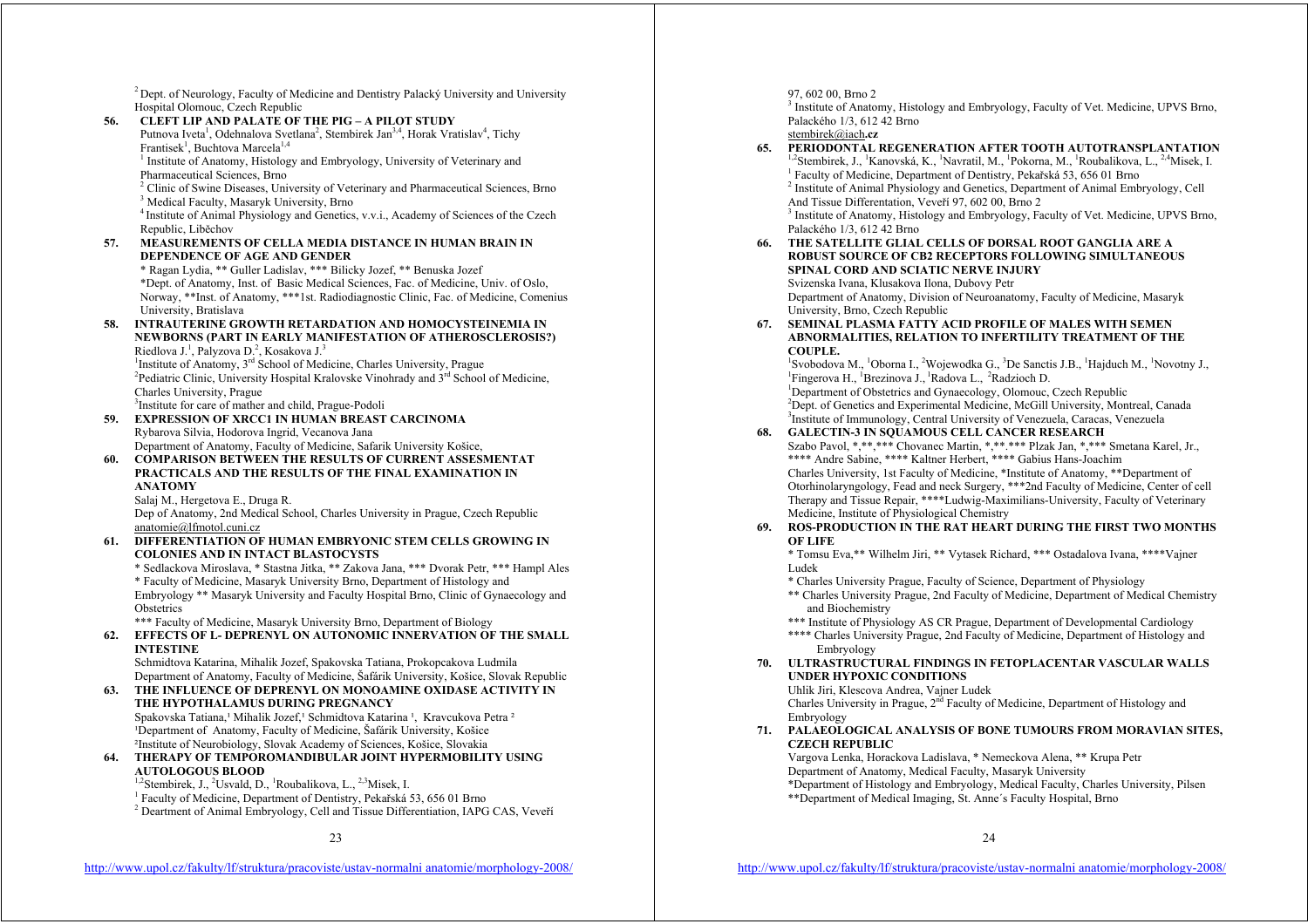**72. IMUNOHISTOCHEMICAL DETECTION OF P53 IN TISSUE SAMPLES OF BREAST CARCINOMA** 

Vecanova J, Hodorova I, Rybarova S

Department of Anatomy, Faculty of Medicine, P. J. Šafárik University, Košice, Slovak Republic vecanova@lf.upjs.sk

**73. APOPTOSIS IN THE JEJUNAL GRAFT AFTER EXPERIMENTAL SMALL BOWEL TRASPLANTATION IN RAT** 

Vesela Jarmila, Stasko Pavel, Toth Stefan, Pristasova Zuzana, Varga Jan, Bujdos Martin, Jonecova Zuzana, Pomfy Mikulas

Faculty of Medicine, Pavol Jozef Šafárik University Košice, Department of Histology and Embryology

**74. ARCHITECTONIC CHANGES OF THE SUBPAPILLARY VASCULAR PLEXUS IN AGING HUMAN SKIN** 

\* Vybohova Desanka, \*\*Katarina Adamicova, \*Yvetta Mellova, \*Gabriela Heskova, \*Lenka Kunertova, \*Magdalena Marcekova, \*Milan Mello

\* Jessenius Faculty of Medicine in Martin, Comenius University in Bratislava, Institute of Anatomy

\*\* Jessenius Faculty of Medicine in Martin, Comenius University in Bratislava, Institute of Pathological Anatomy

**75. DEMONSTRATION OF THE PERITONEAL CAVITY** 

**(PREPARATION FOR DISSECTION)** 

 $V$ yborna E.<sup>1</sup>, Machalek L.<sup>1</sup>, Charamza J.<sup>1</sup>

<sup>1</sup> Department of Anatomy, Faculty of Medicine and Dentistry Palacký University Olomouc

**76. THE EXPRESSION OF E6/E7 ONCOGENES AT HIDDEN PRE-CANCEROUS STATES OF CERVIX** 

\* Weismann Peter, \*\* Weismanova Eva, \*\*\* Cukasova Anna, \*\* Vizvaryova Miriam, \*\* Konecny Michal, \*\* Zavodna Katarina, \* Benuska Jozef, \*\*\*\* Repiska Vanda

\* Comenius University Bratislava, Faculty of Medicine, Department of Anatomy

\*\* Department of Medical Genetics St.Elisabeth´s Oncological Institute, Bratislava \*\*\*Gynecologyc Ambulance, Dérer's Hospital, Bratislava

\*\*\*\* Comenius University Bratislava, Faculty of Medicine, Department of Medical Biology and Genetics

**77. INCIDENCE OF LIPIDS IN HEPATOCYTES OF THE HYPERTRIGLYCERIDIMIC RATS** 

\* Zemanova Zdenka, \* Strnadova Miluse, \*\* Jirsova Zuzana, \* Klusonova Petra

\* Institute of Physiology, Czech Academy of Sciences, Prague,

\*\* First Faculty of Medicine, Charles University, Prague, Department of Histology and Embryology

# Organizers thank for support of listed companies





IVAX Pharmaceuticals s.r.o., člen skupiny Teva





**BIBRAUN SHARING EXPERTISE**  MEGABOOKS CZ

**BARIA** 

**MERCI** s.r.o. Váš partner pro laboratoi





26